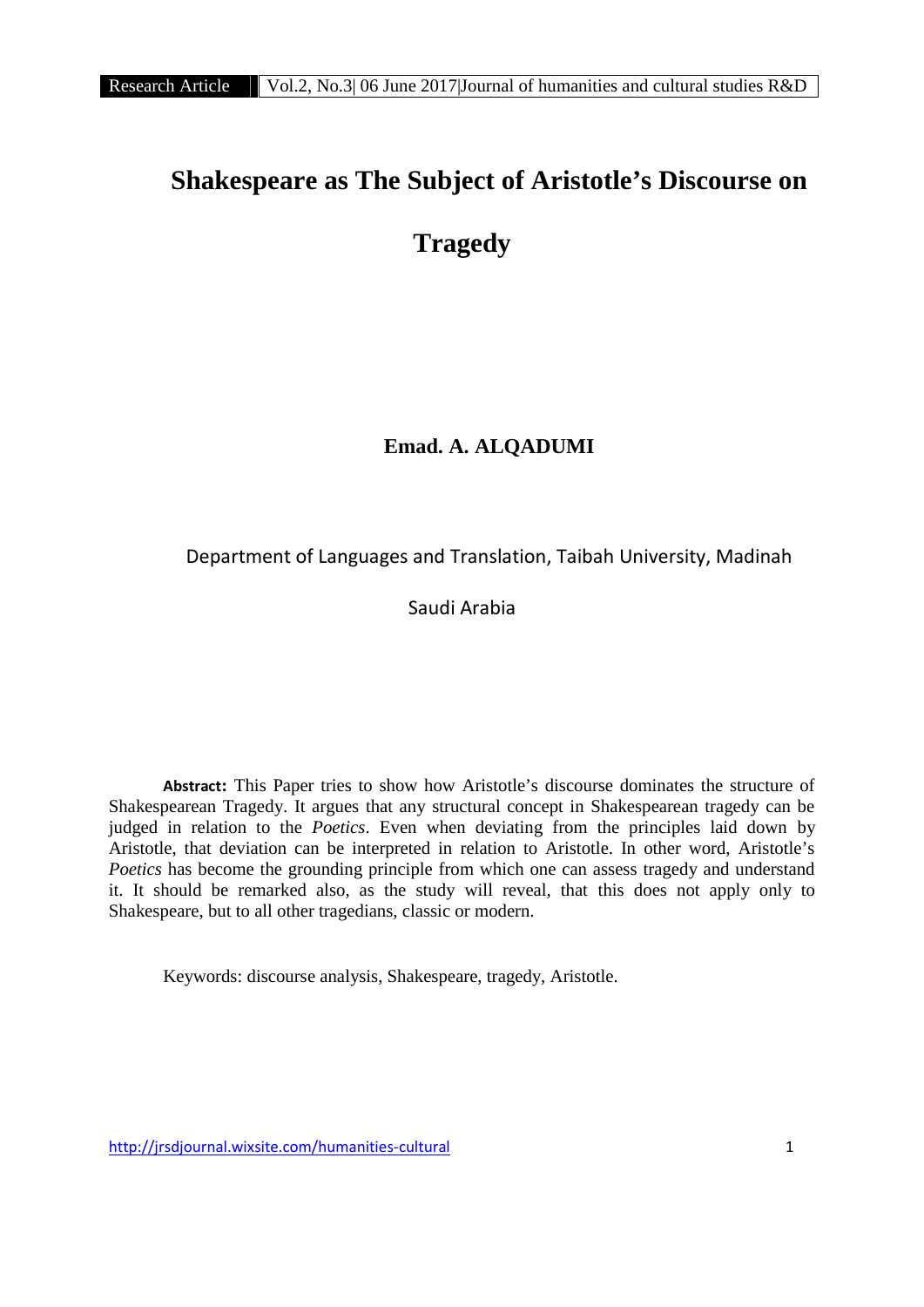## **I. Introduction:**

Any study of tragedy cannot help but take Aristotle's conception of it into consideration. Aristotle wrote his book on the subject in 330 BC or thereabouts. Since then the impact of his treatise on literary critics and playwrights remained unprecedented. His principles on how a tragedy should be composed became the cornerstone on which critics have relied in assessing the success or failure of a tragedy, and writers have used them as a manual for writing their plays.

Even when a writer as great as Shakespeare deviates from Aristotle's prescriptions and asserts his assumed individual talent, the authority of Aristotle can still be felt in the background as the subsequent discussion will demonstrate. Aristotle can be regarded as the originator of tragic theory and the ultimate authority on the topic.

This Paper tries to show how Aristotle's discourse dominates the structure of Shakespearean Tragedy. It argues that any structural concept in Shakespearean tragedy can be judged in relation to the *Poetics*. Even when deviating from the principles laid down by Aristotle, that deviation can be interpreted in relation to Aristotle. In other word, Aristotle's *Poetics* has become the grounding principle from which one can assess tragedy and understand it. It should be remarked also, as the study will reveal, that this does not apply only to Shakespeare, but to all other tragedians, classic or modern.

Before surveying the elements which Aristotle put forth as the foundation of any tragedy, a word should be said to describe how his *Poetics* approaches the subject. The *Poetics* analyses tragedy comprehensively. It analyses all the aspects of tragedy, its origins, purpose, structure, language, and the nature of the tragic hero by breaking the discussion into manageable statements. By studying these elements, one can understand how Shakespearean Tragedy does not stand on the power of Shakespeare's transcendental mind but in dialogue with already existing discourses which control what Shakespeare can produce and how.

#### **II. Definition of Tragedy:**

Although his work was mainly a description of tragedies of Sophocles and Aeschylus, Aristotle's *Poetics* was taken as a prescription or a blueprint by dramatists and theorists alike.

The following passage from his *Poetics* has become the most widely quoted in the history of literary criticism:

"Tragedy, then, is an imitation of an action of high importance, complete and of some amplitude; in language enhanced by distinct and varying beauties; acted not narrated; by means of pity and fear effectuating its purgation of these emotions. (Potts: 24).

Aristotle's discourse is felt everywhere in Shakespearean Tragedy that one is justified to say that Shakespeare was a dead author in this regard. Like any other author, Shakespeare had to draw upon the immense cultural repertoire that preceded him and on which he has little influence. He was implicated in a social and material process beyond his control (Kavanagh 150). The theatrical structures and conventions that preceded him turned him into a mere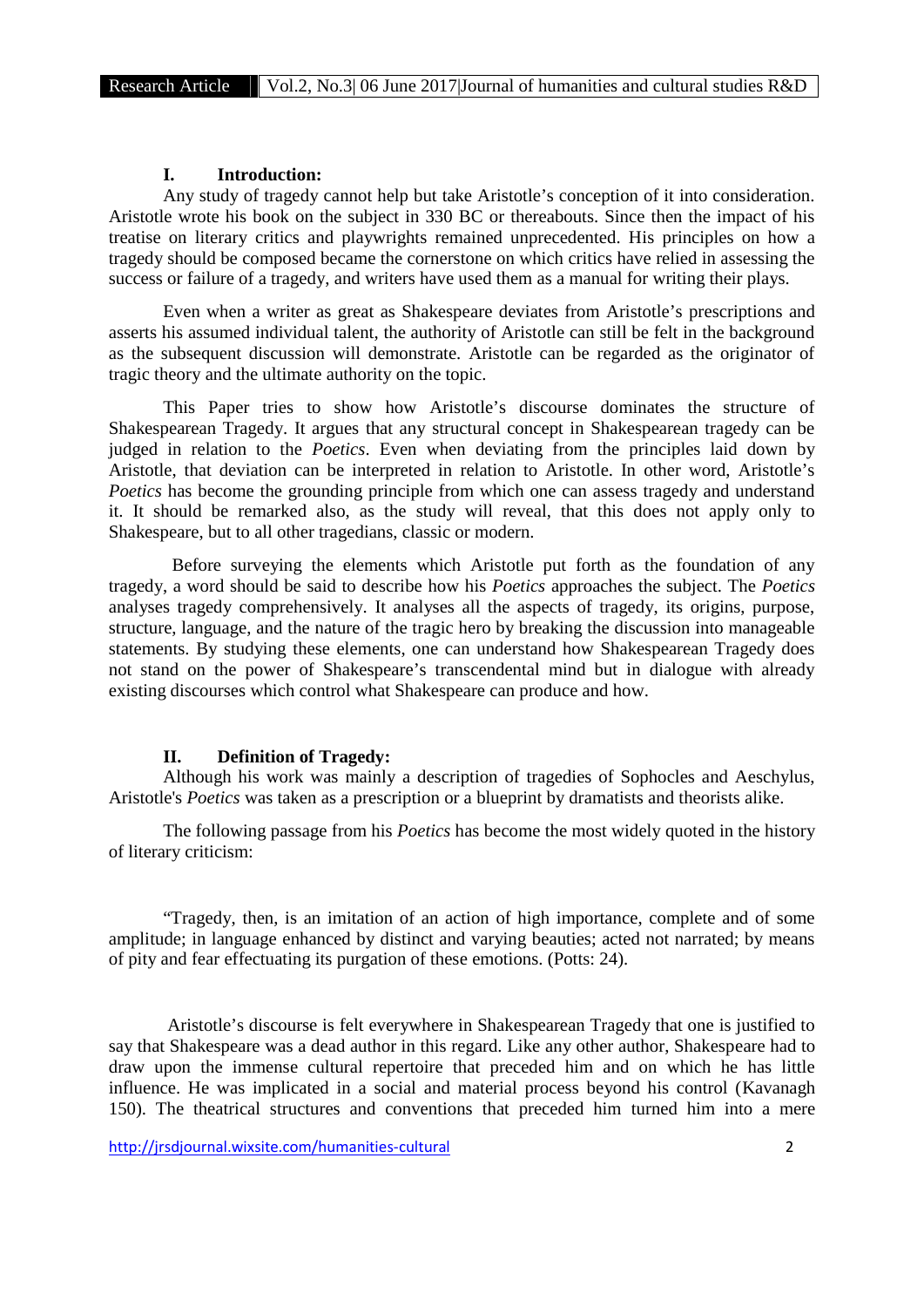location where language crosses and recrosses. It is the prexisting discourse and conventions that make his individual text intelligible (Culler 154). Shakespeare's only power was to mix writings, to redeploy and rearrange other texts. His texts, like any text, are:

made of multiple writings, drawn from many cultures and entering into mutual relations of dialogue, parody, contestation, but there is one place where this multiplicity is focused, and that place is the reader, not as was hitherto said, the author.

(Barthes 148).

## **III. The Structure of Tragedy:**

Aristotle's approach to tragedy stems from his definition of the beautiful. For him whatever is beautiful must be proportionately well arranged, and perceptible by the senses. If something is too big or two small to be seen as a whole, it can not be described as beautiful. The work of art is an imitation and this imitation must obey natural system, or as the romantics thought, it must have organic unity. This aesthetic view led Aristotle to approach the subject intrinsically and to impose two restrictions on tragedy, time and plot. He referred to them as unities; the paper refers to them as 'restrictions.' The reason the paper is going to adopt the term 'restrictions' is that it believes that the unities are a kind of discourse order that endows power on those who abide by it and excludes other methods equally valid and at times more creative and useful. The time restriction says that a play should not exceed a day, while the plot restriction says that the story should be a simple unity. These restrictions are derived from viewing the Greek plays written by Aeschylus, Euripides, and Sophocles, where the tragedians told the story of the downfall of their heroes in less than a single day and used only one main plot (Potts 1953).

The majority of Renaissance dramatists adhered to these restrictions and never attempted to challenge or modify their master's principles. On the contrary, by trying to be more kingly than the king, some dramatists added a third restriction to these two, the place restriction. Examples on the commitment to the restrictions can be found in the plays of Ben Jonson, who tends in his plays to remain within the boundaries of London or Venice, and sometimes to remain within the boundaries of a single room as in the Alchemist where he tells only a single story within a single day (Burgess 50).

Unlike Ben Jonson and his fellow dramatists, Shakespeare emphasized his own individuality when dealing with the restrictions. They were not his primary concern. He imposed his own statement by allowing his characters the freedom of space and time, and even of plot. In *Macbeth*, *Othello*, *King Lear*, *Hamlet* etc. we are always taken to fresh settings and introduced to new stories which though enhance the main one, can stand on their own feet as single plots. In *Hamlet*, for instance, the main story is the story of Hamlet seeking revenge on his uncle for the murder of his father. The story complicates by including the stories of the attempt to discover the source of Hamlet's grief, the murder of Polonius, the attempt to kill Hamlet and how he survived, Ophelia's madness, and Laertese's search for revenge. This pattern of complication by including sub-plots can hardly be found in other Elizabethan dramatists who, as it has been indicated, preferred to work within the unities.

Aristotle insists that tragedy can not begin and end at haphazard. It must have a beginning, middle, and an end. The 'beginning is that which does not necessarily follow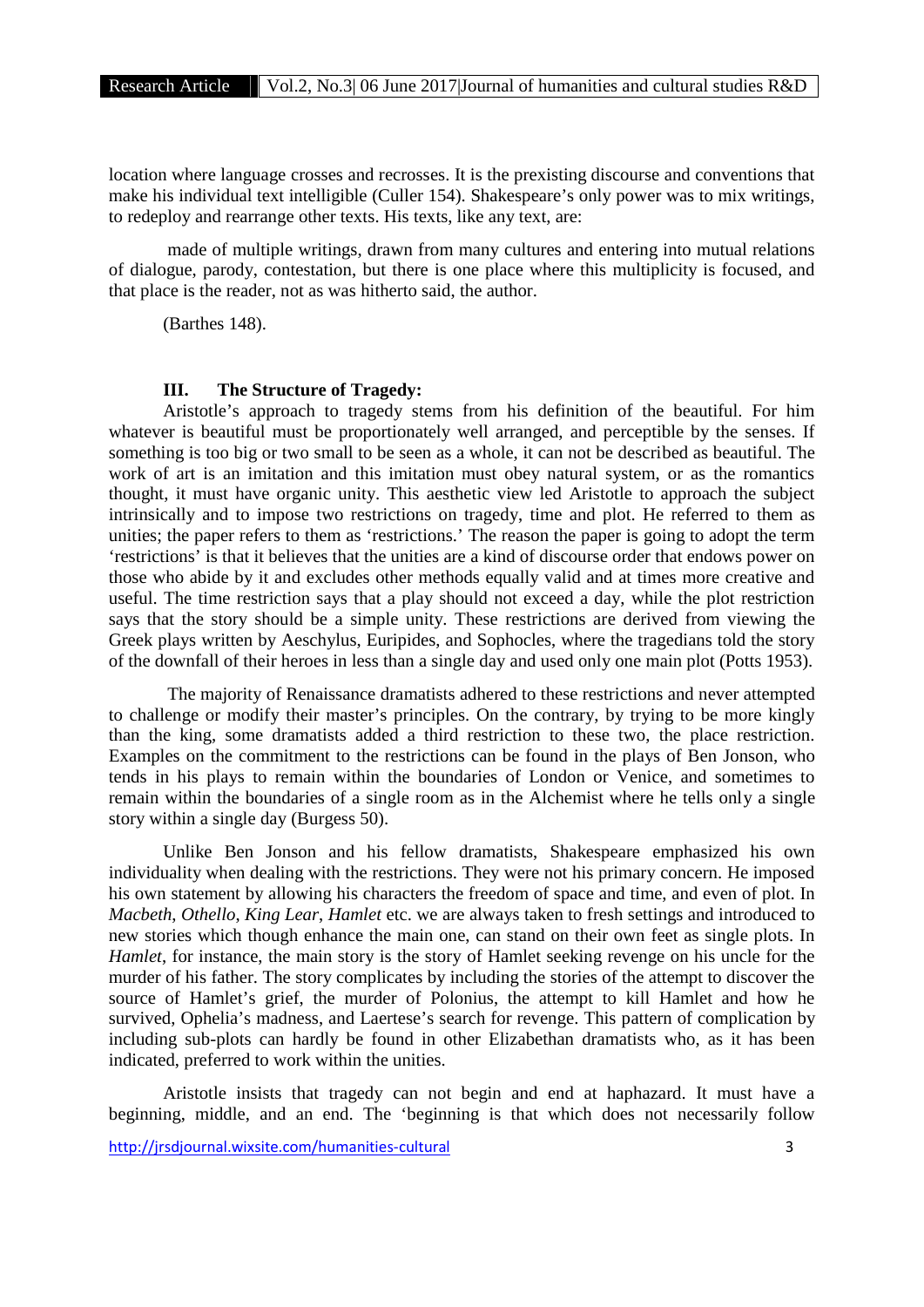Research Article Vol.2, No.3| 06 June 2017|Journal of humanities and cultural studies R&D

anything else, but which naturally leads to another event or development. The end is the opposite, that which itself naturally (either of necessity or most commonly) follows something else, but nothing comes after it. The middle is that which itself follows something else and is followed by another thing (Potts 40-41)

This kind of structure gives a clear and perceptible linear form for the arrangement of events in tragedy, which in turn can reveal the beauty of the literary production. These events must be logically related to the story. Aristotle states clearly that the 'action must be a complete unit, and the events of which it is made up must be so plotted that if any of these elements is transposed or removed the whole is altered or upset. For when a thing can be included or not included without making any noticeable difference, that thing is no part of the whole' (Potts 28- 9).

Again, Aristotle retained his influence on dramatists and critics. Dramatists for centuries followed this rule by beginning their plays and arranging the plot in a logical manner to produce not only literary tragedies but knowledge on these tragedies. In the beginning, the audience or readers are introduced to everything they need to know in order to understand the unfolding events; then the story develops in terms of cause and effect. For example, *Oedipus the King*, a play written by Sophocles and used by Aristotle himself as the bases for expounding his ideas in the *Poetics*, opens with the Thebans near the palace of their king Oedipus appealing for his help. They are confident that he can find the cause of the plague and remove it. Oedipus expresses his concern with the plague and tells them that he has sent his brother-in-law, Creon, to consult the oracle of god Apollo about the cause of the people's calamity. This beginning sets forth a vexing situation, it introduces the main characters, and incites the desire to know what will happen next, in other words, this part is relevant to the whole ( Brooks, Purser, Warren, 575-576).

Shakespeare adhered to this principle. However his adherence was not absolute. In some of his history plays, particularly the early ones, he violated the Aristotelian statements and started his plays abruptly, startling the audience and leaving them to construct the gap which such beginnings created. Richard III for instance starts with a soliloquy by Richard where he sums up history and surveys a situation, describes his own appearance and character, and reveals his future plans (Bonheim 2).

Such Shakespearean dis-identification remained outside the power of literary discourse. Shakespeare himself abandoned this structure in his great tragedies and obeyed the Aristotelian principles by writing his plays in terms of causal development. It would be worth mentioning that Shakespeare's dis-identification in this structure became a discourse worth identifying with, and the power emanating from these plays acquired a new force in the drama of Bertolt Brecht in the twentieth century.

To sum up, Aristotle considered tragedy as an art form that should be beautiful to regard. The beautiful thing must have an internal structure and this can be achieved by imposing a particular form on the tragic work. For example, the story must have a beginning, middle, and end. The story should be restricted to one plot and a single day, and it should be told in a probable manner.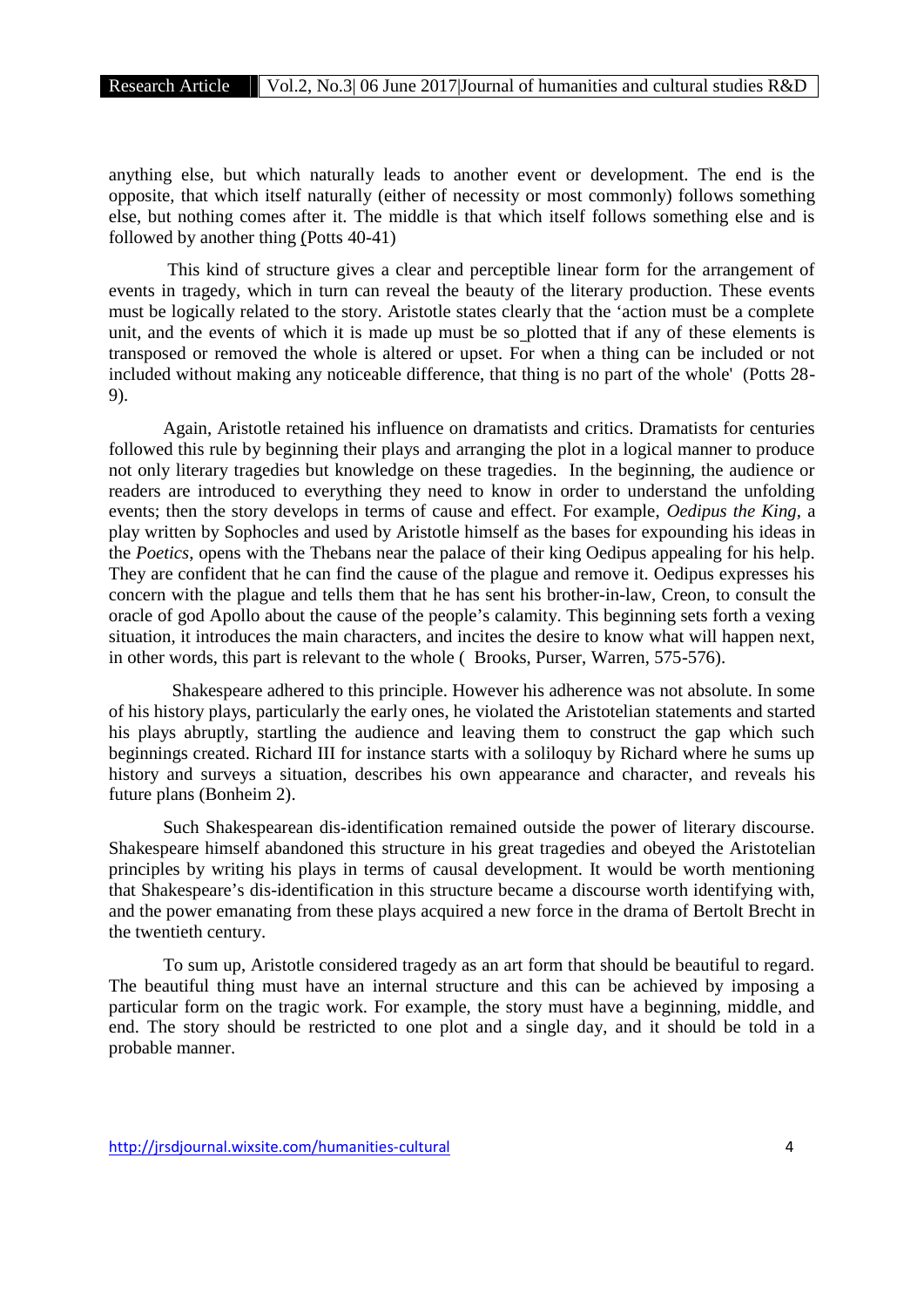### **IV. Purpose of Tragedy:**

One of the most important statements in the poetics is catharsis. Aristotle uses it to refer to the effect or purpose a tragedy should achieve, i.e. the purgation of the soul through pity and fear. Aristotle employed the term as an answer to Plato's criticism of art in the *Republic* where Plato launches his psychological objections to poetry. Dramatic poetry, in his opinion, does not appeal to reason but to emotions, which he considers to be inferior to reason and subject to illusions. Such illusions can be corrected by reflecting and reasoning. However, the dramatist is mainly concerned with arousing sympathies for the distress of the heroes rather than controlling and checking these sympathies. This will render us vulnerable to self-pity when we encounter misfortune ourselves, and will also distance drama from true reality and wisdom. Therefore, Plato demands expelling the artists who foster it. (MACDONALD 333-334)

Aristotle counter-identifies with Plato. He thinks that people tend to develop burdensome emotions which need to be expressed, pressed out. A tragedy helps achieve this by artistically arousing the emotions of the spectators, bringing these emotions near the psyche, and then allowing them to steam, which will finally bring tranquility to the spectators.

Including the spectators in Plato's attack and Aristotle's defense has significant consequences. The success of the work of art is not autonomous. In order for a tragedy to succeed it needs to produce the right effect, which is, as Aristotle indicates, arousing pity and fear. One should observe here that Aristotle conceives of tragedy as a work to be performed on the stage and not read on the page. This means that the success of a tragedy does not depend only on the playwright's craftsmanship but on the actors' ability to send the right message through their body movements and verbal utterances. A failure to act the part properly may turn the tragedy into a comedy or even a farce. This is clearly indicated in Dryden's *Essay on Dramatic Poesy*, where he calls for avoiding the representation of death on the stage because it is almost impossible to represent it properly, and the failure of its presentation will produce a humorous effect destroying the sympathy required for the tragic identification:

I have observ'd that in all our Tragedies, the Audience cannot forbear laughing when the Actors are to die; 'tis the most Comick part of the whole Play. All *passions* may be lively represented on the Stage, if to the well-writing of them the Actor supplies a good commanded voice, and limbs that move easily, and without stifness; but there are many *actions* which can never be imitated to a just height: dying especially is a thing which none but a Roman Gladiator could naturally perform upon the Stage when he did not imitate or represent, but naturally do it; and therefore it is better to omit the representation of it. (Dryden, 2004. CD)

Aristotle's inclusion of the tragic effect in his definition has more far-reaching consequences. It is clear that his principle goes beyond the last death scene, and subordinates the success of a work of art to the emotions it generates, which is sufficient to destroy the possibility of establishing any absolute critical standards whatever and makes all assessments empirical (Brereton 31). Thus, a tragedy can be viewed as a kind of unstable dialogue with the audience. Again, the point can be better clarified with an example. In the *THE FAULTS OF OTHELLO 1692*, Thomas Rymer, launches a vitriolic attack against Shakespeare's masterpiece. In his attack, he seems to rely on Aristotle's idea of the probable in drama. Again, one can see Aristotle's power and its effect on assessing Shakespeare's tragedies:

http://jrsdjournal.wixsite.com/humanities-cultural 5 Nothing is more odious in Nature than an improbable lie; and, certainly, never was any play fraught, like this of *Othello,* with improbabilities.... Othello ? is made a Venetian general.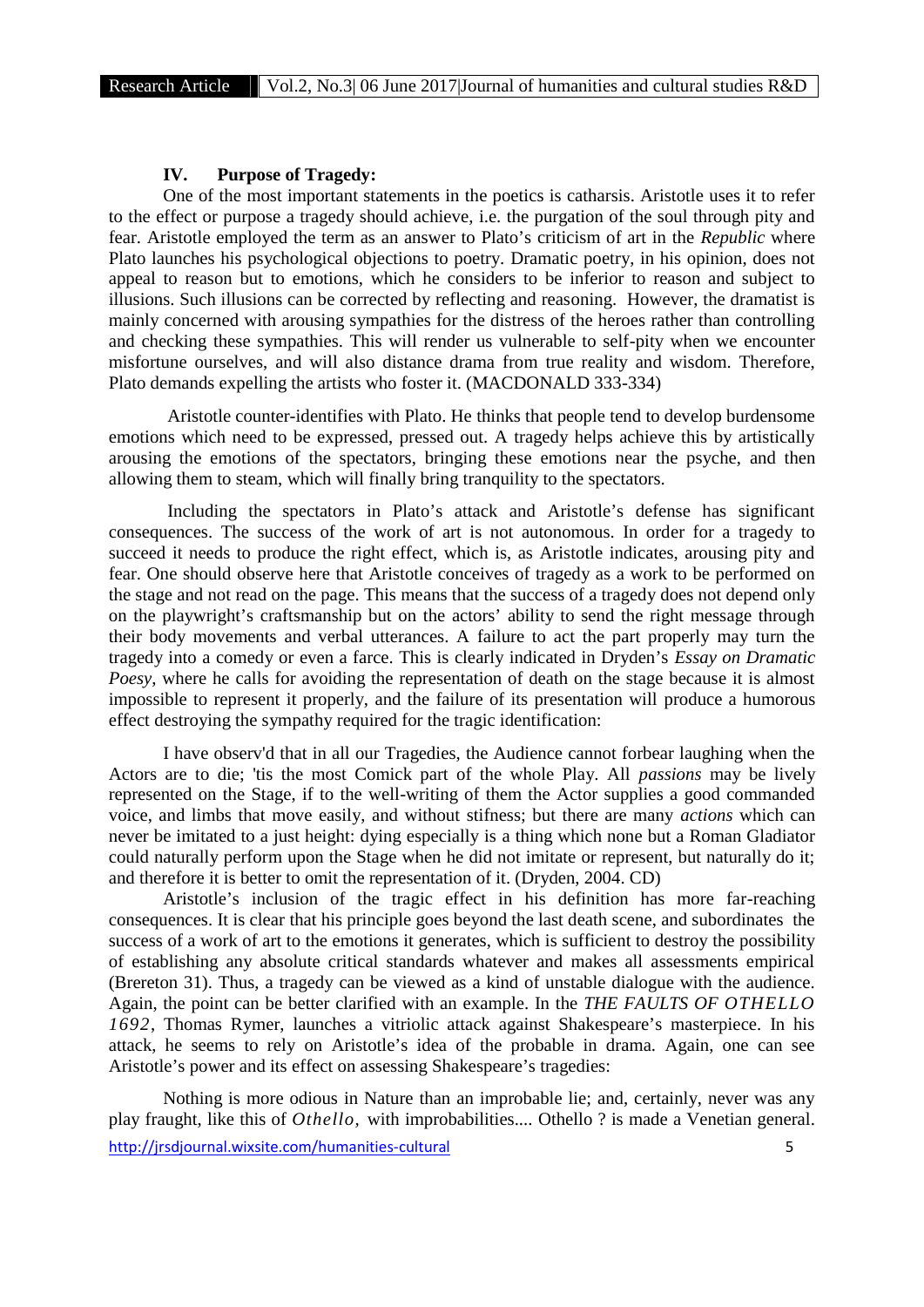We see nothing done by him, nor related concerning him, that comports with the condition of a general, or indeed of a man, unless the killing himself, to avoid a death the law was about to inflict upon him. When his jealousy had wrought him up to a resolution of his taking revenge for the supposed injury, he sets lago to the fighting part, to kill Cassio, and chooses himself to murder the silly woman his *wife,* that was like to make no resistance. (cited in Kennedy and Dana Gioia 1717-18)

It is clear from the preceding extract that *Othello* did not arouse pity and fear in Rymer, and that is why he is attacking its failure, but it should be remarked here that Rymer does not base his attack merely on his own judgement but he uses Aristotle's principle of probability to do so. This time it is not acting itself that failed to create catharsis, but the plot. Aristotle preferred the probable impossible to the improbable possible. Since Othello lacked the required probability, as to Rymer believes, it failed as a tragedy. What should be remarked here is that that Rymer identifies with Aristotle's statement on the probable in art and helps circulate it, while he counter-identifies with the critics who regard Othello as one of Shakespeare's masterpieces and thus one of the world's tragic masterpieces. This counter-identification is ineffective and could not become a discourse capable of subverting the way Shakespeare's play is treated, since the tremendous number of the circulating texts supporting the greatness of Othello succeeded in containing Rymer's subversive view.

While Rymer did not regard Othello as a great tragedy, many other critics in the twentieth century tended to deny the possibility of writing tragedies in the modern age. In other words, these critics counter-identify with the whole genre basing their argument also on the idea of catharsis by arguing that the modern realities and scientific discoveries have made man shrink in greatness and that his fall and suffering can no more produce the cathartic feeling. Again, and though this is not directly stated, the least acquaintance with the *Poetics* enables the reader to sense Aristotle's influence in the background.

Joseph Krutch for example denies that tragedies can be written in our age. In his opinion, we can only appreciate tragedies written in the past, but we can never participate in their magnificent vision of human life out of which they were created. He even thinks that the present day reader can find it difficult to understand why people for whom tragedies were written found them absorbing and satisfying. Those tragedies, he insists, have lost the immediate effect which they had on the original viewers; they have ceased to be works of art and have become deceptive documents. (271)

Although the possibility of producing and measuring the cathartic effect has been denied by many critics, it is the one with which the majority of tragedians, including Shakespeare, identified. This effect can convincingly be underpinned in all those works classified by critics as great tragedies. The effect can be found in the critical works on Elizabethan drama which try to explain not only Shakespeare, but also Christopher Marlowe, Chapman, John Webster, and many others.

Although highly justifiable, the principle of catharsis can also have disadvantageous consequences, one of which is the ultimate reliance on spectator's or reader's reaction. This dependence led many critics to reject this principle. The New Critics, for example, did not attack only the idea of catharsis in tragedy but the whole mechanism of assessing the work of art through its effect on the reader. For this purpose, they coined the term affective fallacy to refer to the mistaken act of confusing the text with its effect. Judging the text by its effect, they thought,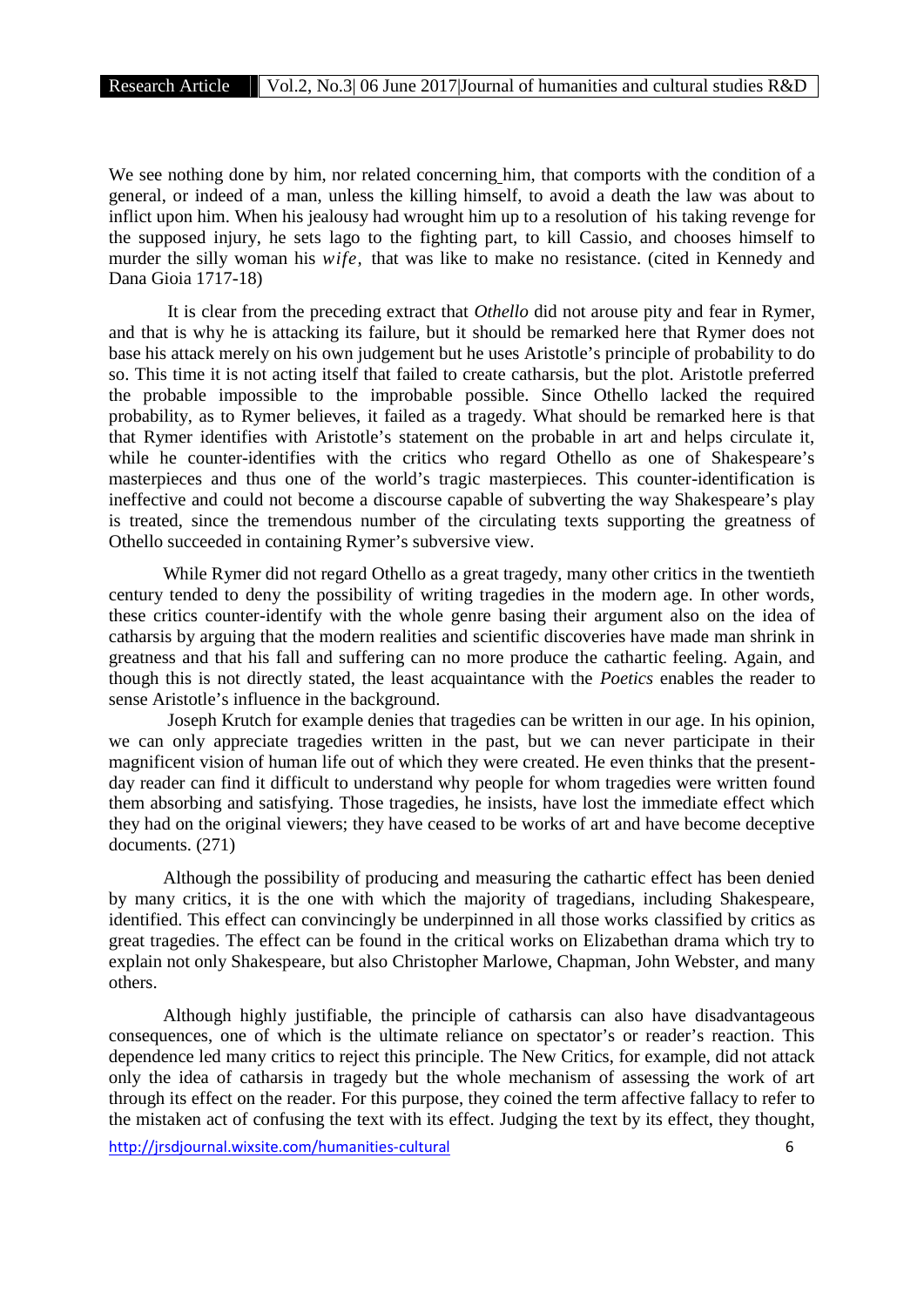would lead to impressionistic responses and relativism, where the whole meaning of the text depends on the reader and the impressions the text leaves on him. This would result in chaotic assessments and complete destruction of the literary standards used for interpreting or evaluating literature.

Other critics used catharsis as a piece of evidence to counter-identify with the idea of universality, whether of tragedy or literature as a whole. What was tragic and inspired pity and fear in the Greeks may not arouse the same emotions in other cultures or periods. Thus, the evaluation of literature does not, as the New Critics insisted, depend on the scrupulous reading of the text and its internal structure, but on external factors defined by time and place, in other words, on culture.

Having to produce two effects, pity and fear, adds to the complication of the concept of catharsis. Pity and fear as I. A. Richards observes are two opposite and discordant qualities; pity is the impulse to approach while fear is the impulse to retreat. The reconciliation of these seemingly irreconcilable qualities produces catharsis (Richards 245). The failure to produce both effects in the reader or spectator will lead to a false assessment of the works of art and even to producing depressing works as those which produce only pity.

According to Aristotle, the effect can be produced by the mere plotting of the incidents and poetry, in addition to mise en scene. Reading between the lines, one finds that Aristotle did not restrict the presentation of the tragic to the stage, but extended it to reach the written and the spoken expression of the story as long as they produce the desired effect. Thus:

… without seeing anything, the story ought to have been so plotted that if one heard the bare facts, the chain of circumstances would make one shudder and pity. That would happen to anyone who heard the story of the Oedipus. To produce this effect by the mise en scene is less artistic and puts one at the mercy of the technician; and these who use it not to frighten but merely to startle have lost touch with tragedy altogether. We should not try to get all sorts of pleasure from tragedy, but the particular tragic pleasure. (Potts 34-35)

## **V. Nature of the Tragic Protagonist**

Aristotle describes three kinds of characters that can be depicted in drama, those who are superior to ordinary people in real life, those who are inferior, or those who are like ordinary people. Two kinds are common, the superior character who appears in tragedy, and the inferior one who appears in comedy. Aristotle adds that the superior character should be neither a completely good nor completely bad one, but one between these two extremes. The reasons for this postulation are clearly stated by Aristotle himself:

. . . first, decent people must not be shown passing from good fortune to misfortune (for that is not fearful or pitiful but disgusting). Again, vicious people must not be shown passing from misfortune to good fortune (for that is the most untragic situation possible-it is none of the requisites, it is neither humane, nor pitiful, nor fearful). Nor again should an utterly evil man fall from good fortune to misfortune (for though a plot of that kind would be humane, it would not induce pity or fear-pity is induced by undeserved misfortune and fear by the misfortunes of normal people, so that this situation would be neither pitiful nor fearful). So we are left with a man between these extremes: that is to say, the kind of man who neither is distinguished for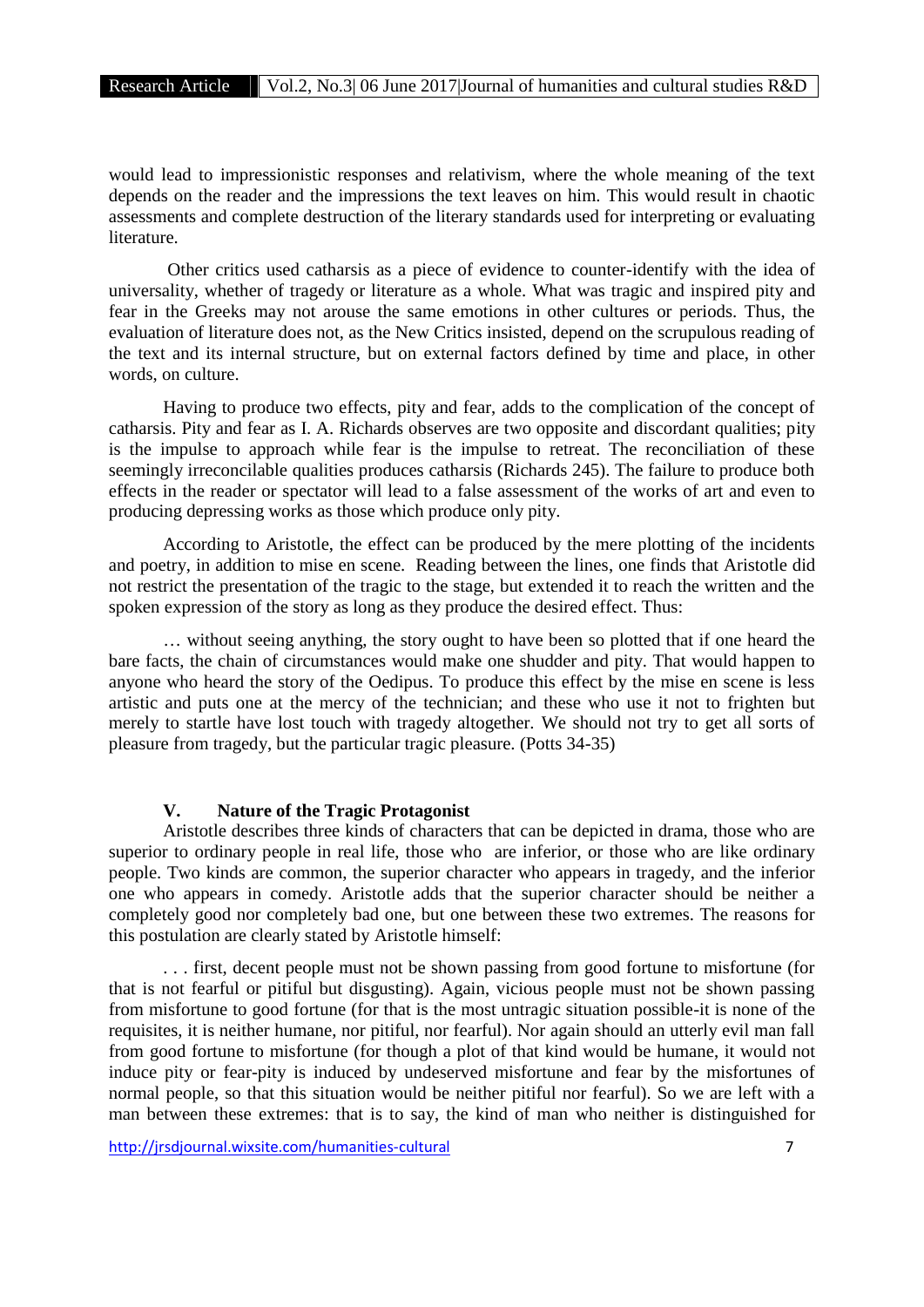excellence and virtue, nor comes to grief on account of baseness and vice, but on account of some error; a man of great reputation and prosperity, like Oedipus and Thyestes and conspicuous people of such families as theirs. So . . . there must be no change from misfortune to good fortune, but only the opposite. . . . The cause must not be vice, but a great error; and the man must be either of the type specified or better, rather than worse. (22)

According to Boas 'the heroes of all Greek tragedies were either gods or princes. This was erected into a rule by Aristotle and transmitted to us by the Renaissance theorists. We see its observance both in the French imitators of Greek tragedy and in Shakespeare even when he had a non-Hellenic subject' (123). Restricting the tragic heroes to the upper classes led the Marxists to accuse dramatists of identifying themselves with the ruling class. In a brief remark Boas explains the role history and culture play in the process of selecting the tragic heroes as he says:

It should be noted that if the plots of these spectacles were to be taken from history, there would be no way of avoiding the use of princes as protagonists. Ancient history says next to nothing about the common people and even the most unpleasant characters come from the nobility (tragedy vision and form 123)

The same principle stated by Aristotle applies to Shakespeare. Antony, Julius Caesar, Hamlet, Macbeth, Coriolanus, Lear, and Othello, all these tragic heroes are kings or people of high rank in the society. Although Aristotle's view and Shakespeare's adoption of it reflect the way their rank-based societies used to regard human beings, critics used to avoid this fact and circulate other interpretations saying that great personalities always tend to attract the attention of people far more than the common ones. Mc Collom, for instance, believes that:

The chief reason the hero must generally be superior to most men is that otherwise he can not awaken that intense concern for man's plight which is certainly essential to tragedy. Although the hero no longer needs to be of high social rank, he must speak to us of the actions in which we surpass ourselves of the moments in which we attain some barely probable kind of excellence. (Mc Collom 48)

On the same subject, Bradley observes that the pangs of despised love and the anguish of remorse are the same in a peasant and a prince. However, the presence of these great characters adds dignity and greatness to tragedy, and their fall produces 'a sense of contrast; of the powerlessness of man, and of the omnipotence - perhaps the caprice – of Fortune or Fate, which no tale of private life can possibly Rival' (Bradley 5), and because of the authority and influence they wield, it can also be assumed that the issues at stake will be important rather than trivial; the future of Rome and Egypt, for instance, was involved in the fate of Antony and Cleopatra.

In the twentieth century, with the rise of the so called democratic thinking, many modern critics 'have sometimes been puzzled to account for the fact that the concern of ancient tragedy is almost exclusively with kings and courts. They have been tempted to accuse even Aristotle of a certain naiveté in assuming (as he seems to assume) that the "nobility" of which he speaks as necessary to a tragedy implies a nobility of rank as well as of soul, and they have sometimes regretted that Shakespeare did not devote himself more than he did to the serious consideration of those common woes of the common man which subsequent writers have exploited with increasing pertinacity' (Krutch).

http://jrsdjournal.wixsite.com/humanities-cultural 8 While some critics regretted that Shakespeare did not devote himself to the woes of the common man, others searched history to reveal that he did so. Critics of the eighteenth century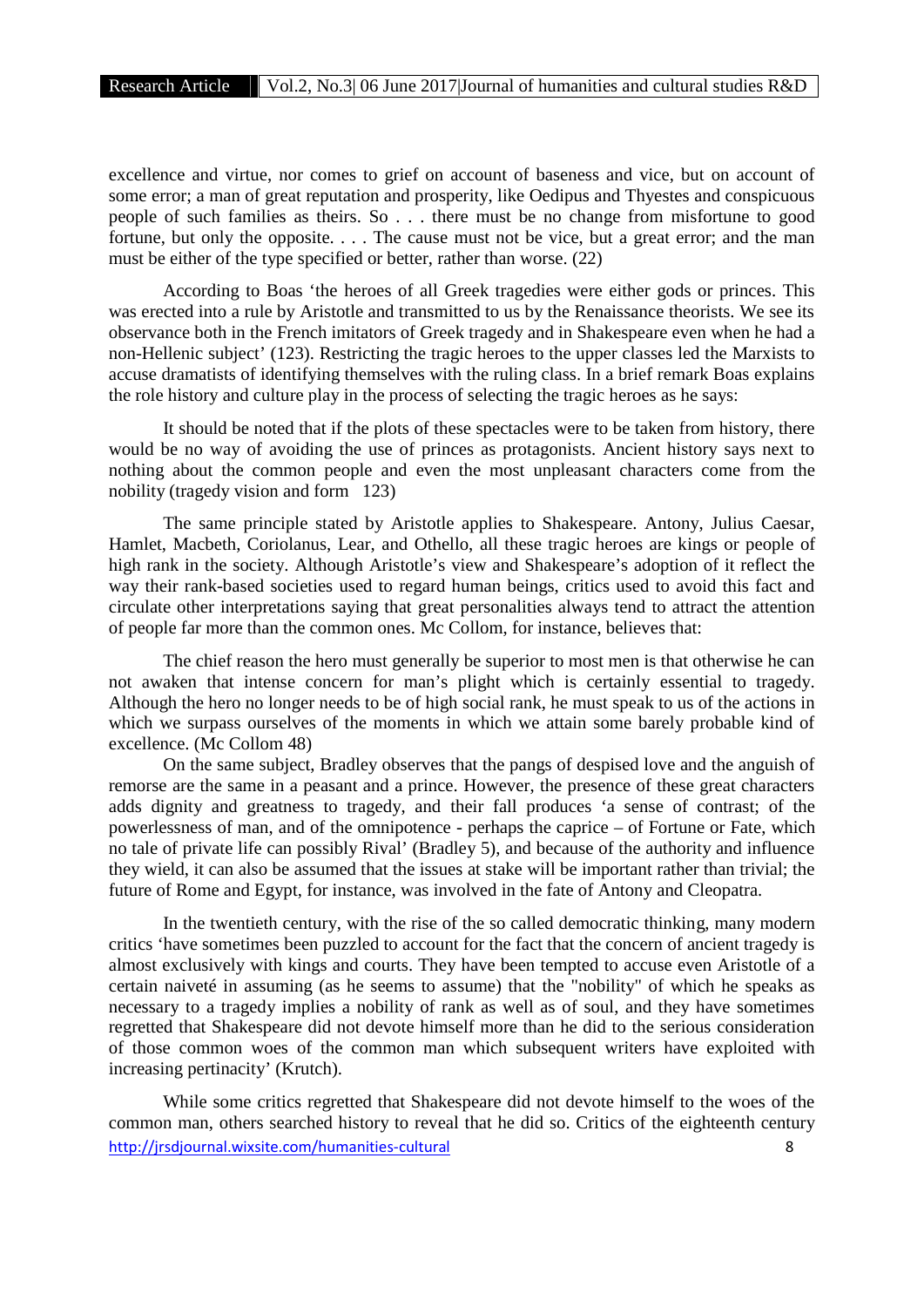by understanding how Shakespeare used Hamlet to stand for the common man called for following the same course despite its difficulties. Arthur Kinney (2002), for instance, interprets William Guthrie's *An Essay upon English Tragedy in 1747* as a call that the tragic hero should be the common man. He quotes him indicating that although he had a whole age against him 'there is not the least necessity for the chief personage in a play to have either courage, wisdom, virtue, passion, or any other quality, above what is to be found in his real history, or in common life' (20). Kinney believes that Hamlet is just that hero as he quotes Guthrie who believes that':

[Shakespeare] has supported the character of Hamlet entirely by the force of sentiment, without giving him any of those strong markings, which commonly form the chief modern personage in a tragedy. He has not even made use of those advantages with which the great historian from whom he took his subject might have furnished him. . . . Where is the poet but Shakespeare who could have worked so insipid a character [as found in Saxo] into life by the justness of reflection, and the strength of nature, without applying those colours, which an inferior genius must have used to mark a principal figure. All we see in Hamlet is a well meaning, sensible, young man, but full of doubts and perplexities even after his resolution is fixed. In this character there is nothing but what is common with the rest of mankind; he has no marking, no colouring, but its beautiful drawing, perhaps, cost Shakespeare more than any one figure he ever attempted. (Cited in Kinney 21 )

It seems that in his search for the common man in Shakespeare, Kinney could not understand that what is meant by the term is not the man with the common ideas but the man of the common rank. A man who is neither a king nor a prince but one of those who used to be called at the Elizabethan period 'commoners' or 'plebeians.' Kinney virtually failed to impose upon Shakespeare a new honour like those his fellow critics used to impose in order to raise the Bard above any other literary figure in the history of humanity.

The failure of Kinney's attempt in my opinion springs from the fact that Western history has now become completely documented with evident clarity of its despise for the common man, or the plebian. Any attempt to disprove this fact would be doomed to fail, for the Western history circulating in our hands reveals that the commoners never had a place in it except for what the generousity of the nobility endowed them. However, the desire to see in Shakespeare's drama some occupation with the common man can be found after the New Historicists and Cultural Materialists use their thick description to bring the traces of the Renaissance commoners, as they have been viewed by their superiors, to the foreground, and give them a fallacious existence that they never had. Otherwise they will remain a symbol of baseness. This symbol appears in Hamlet, when the prince reproaches himself by saying 'O what a rogue and peasant slave am I!' (Hamlet II:ii:544).

Other critics could find more satisfying explanations for the occupation of the West, which Shakespeare represents in his tragedies, with the Aristocrats and the exclusion of the common man. They thought that the tendency among tragedians to lay the setting of a tragedy at the court of a king or one of his nobles not as the result of any arbitrary convention, but of the fact that the tragic writers believed in the greatness of man, any man. When Shakespeare dresses his protagonists, they used to be called heroes in the past, with robes and crowns, it was not because he believed in the greatness of kings and noblemen, but because this way of dressing was the most appropriate outward manifestation of his inward majesty. This act places Shakespeare as a man ahead of his time. He had a democratic thinking even when he does not express this literally for it is our duty to uncover the metaphor with which the Bard expressed his revolutionary views.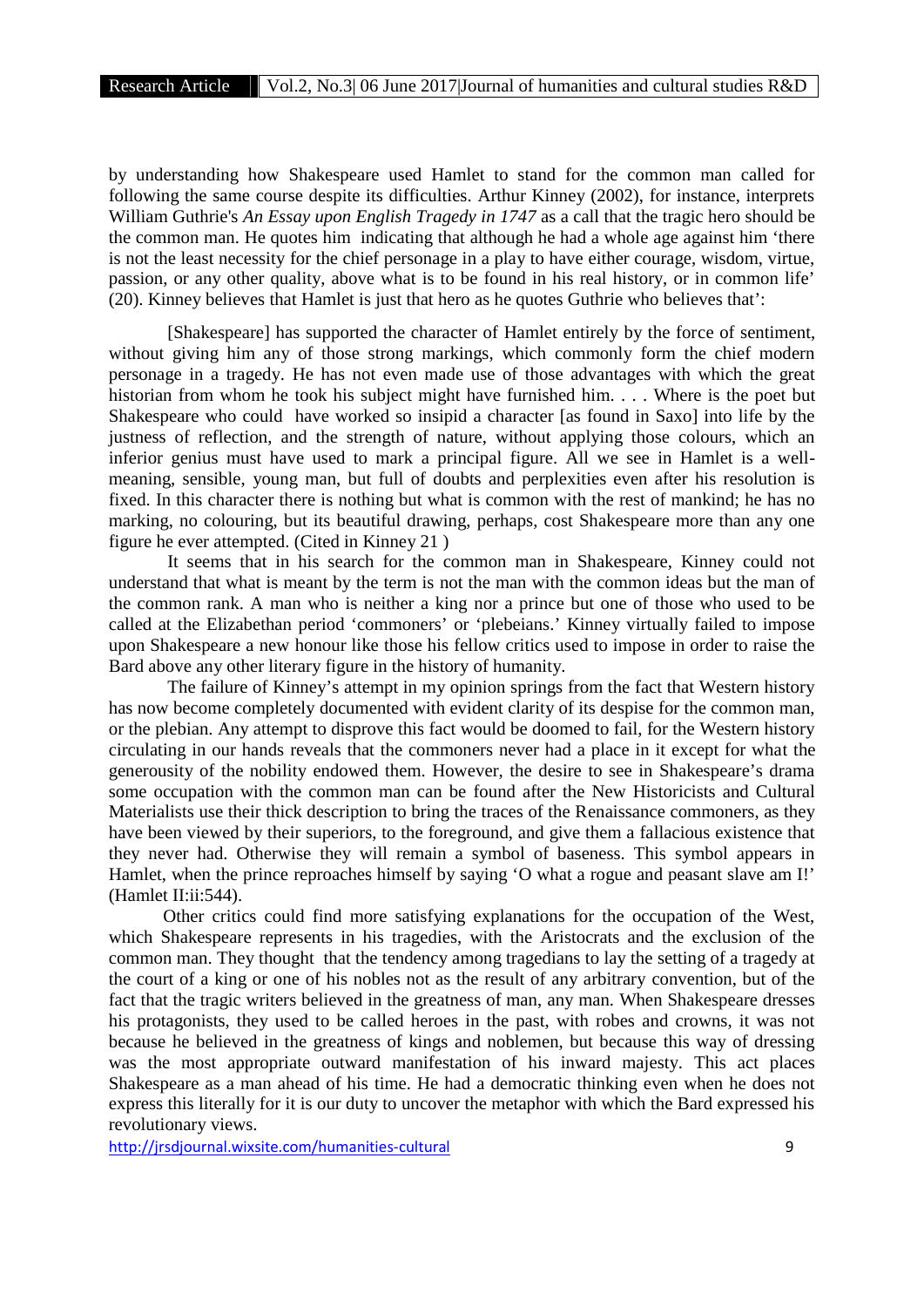Krutch observes that 'any modern attempt to dress characters in robes ends only by making us aware of a comic incongruity; any modern attempt to furnish them with a language resplendent like Shakespeare's ends only in bombast.' If we reverse his observation and apply it to earlier tragedians, we will find ironically that any attempt on the part of Shakespeare or the other Elizabethan dramatists to depict or introduce any tragic hero as belonging to the common man will end in comic incongruity and the commoners, in my view, would have been the first to revile such presentation, as they were made believe of their inherent inferiority and that was the position that God, in his wisdom, chose for them. This is due to the fact that the identity constructed through the discourses of the period could never raise a commoner to the heroic stature required for the tragic hero.

There were many attempts, however, to introduce common people in tragedy and counter-identify with the long tradition the twentieth century. These attempts, nevertheless, encountered severe criticism and were branded by conservative critics in many inimical descriptions as semi-tragedies or anti-tragedies. Such antagonistic reception in my opinion results from the tremendous numbers of texts circulating on the subject which have been circulating for centuries . These texts related intertextually to two main sources the Poetics and Elizabethan drama.

The tremendous numbers of texts emphasizing that the tragic hero should belong to a high rank , in addition to the change in the way social relations are viewed in our time, created a kind of contradiction within the discourse of the literary institution and led to the inability on the part of the modern playwrights to present kings and princes on the stage. This coincided with the rejection on the part of critics to accept the common man as tragic, which in turn led many critics to maintain that tragedy is impossible in the modern age.

The idea of the tragicality of the common man, however, had its enthusiasts. Among these there was Arthur Miller. In his defense of his *Death of a Salesman*, Miller expressed his surprise at the academy's charge that Willy, the protagonist of the play, 'lacked the stature of the tragic hero'. In his view, Willy was always tragic; Miller could not understand that tragedies were measured 'by Graeco-Elizabethan paragraphs, which hold no mention of insurance payments, front porches, refrigerator fan belts, steering knuckles, Chevrolets' (164).

Miller, as his argument indicates, is aware of the fact that his play was not assessed as a creative work of art but by using ready-made mathematical formulas inherited from the Greeks and the Elizabethans. He puts it succinctly that because Aristotle lived in a slave society, it is inevitable that 'one will not be able to imagine drama, let alone tragedy, as being possible for any but the higher ranks of society' (165). He does not deny that being of a high rank endows the tragic hero with some appeal for the audience, but, in his view, this does not mean that a tragedy is restricted to important people. He emphasizes that a grocer can outdistance a president of the United States 'providing that the grocer's career engages the issues of, for instance, the survival of the race, the relationships of man to God - the questions, in short, whose answers define humanity and the right way to live so that the world is a home, instead of a battleground' (165).

Despite all the counter-discourses against the academic way of defining tragedies by utilizing prescriptions bequeathed by the long tradition of criticism and small tradition of production, as it will be shown, true tragedies according to critics, were produced only in two periods Periclean Greece and Elizabethan England; some critics were generous enough to add France to this small list. The so-called modern tragedies succeeded in circulating along with their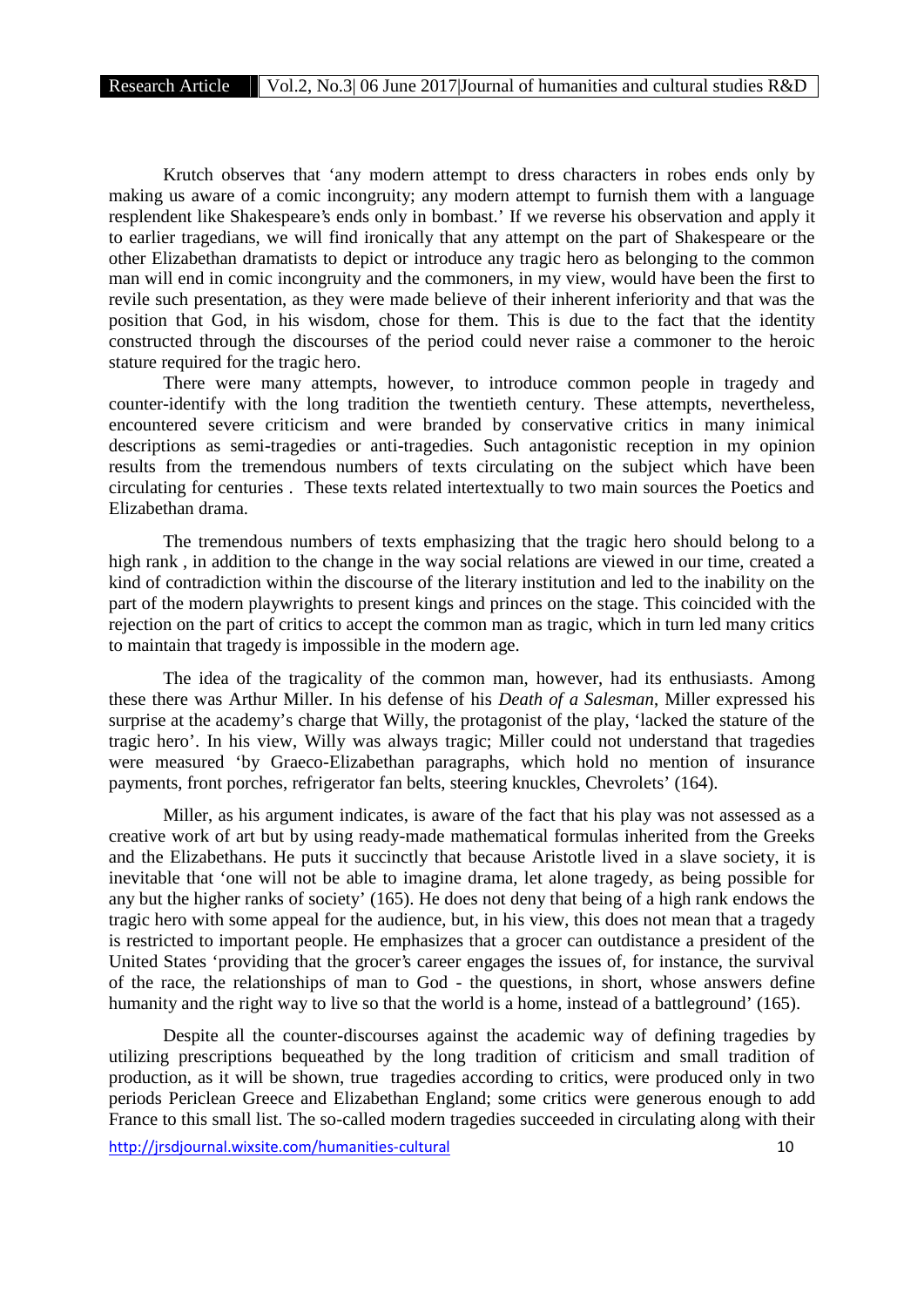counter-discourse allowing in return a vaster circulation of Western texts in literary and academic circles.

In addition to being a member of a high social rank, Aristotle describes the kind of character that can best arouse pity and fear in the spectator. First, this man should not be decent because his fall will not arouse pity and fear but disgust. Neither should he be a vicious man passing to good fortune since this will be utterly untragic. Nor should he be utterly vicious passing from fortune to misfortune since this will arouse our relief in place of pity and fear. The tragic hero, Aristotle insists, is a man between two extremes. He is a man neither distinguished for excellence and virtue nor viciousness and vice. He should be an ordinary good man with an error. (Potts 33-34)

Here Aristotle departs from the nature of exclusion which characterised his discussion of the status of the tragic hero. Although in his discussion of status he excludes those who do not belong to high rank, in his discussion of the nature of character he includes them. As it has been just indicated the tragic character should be good, and goodness as he says 'is possible whatever the status of the person. Although females are inferior and slaves are beneath consideration, both a female and a slave can be 'good' (McLeish p.20). In fact Potts' translation of the statement just mentioned goes as follows: 'goodness is possible in every type of personage, even in a woman or a slave, though the one is perhaps an inferior, and the other a wholly worthless being' (15). However, one needs not dwell upon this slight difference.

It is relevant here to reveal how intertextual influence may affect writers and critics unconsciously. A writer may think he is producing creative artifact while all he is doing is to rearrange subconsciously internalized traditional cannons and traces of stories and descriptions overlap with personal experiences. Critics may believe that they are revealing and decoding the intricacies of a text while in fact they are virtually imposing their own preconceptions. Bradley reflects this idea most eloquently when he says that:

Most people, even among those who know Shakespeare well and come into real contact with his mind, are inclined to isolate and exaggerate some one aspect of the tragic fact. Some are so much influenced by their own habitual beliefs that they import them more or less into their interpretation of 'every author who is 'sympathetic' to them.

If catharsis involves the reconciliation of two contradictory feelings, pity and fear, Bradley's remark, on close analysis, includes completely two contradictory concepts of the nature of criticism. First, he thinks that most critics can come 'into real contact with Shakespeare's mind, however, they 'are inclined to isolate and exaggerate some one aspect of the tragic fact.' Second, some critics 'are so much influenced by their own habitual beliefs that they import them more or less into their interpretation of 'every author who is 'sympathetic' to them'. He then elaborates that:

our reflecting mind, full of everyday ideas, is always tending to transform it by the application of these ideas, and so to elicit a result which, instead of representing the fact, conventionalises it. And the consequence is not only mistaken theories; it is that many a man will declare that he feels in reading a tragedy what he never really felt, while he fails to recognize what he actually did feel. (Bradley 17)

http://irsdiournal.wixsite.com/humanities-cultural 11 The irony involved in the preceding extracts is that the reader may think that Bradley, by being conscious of this process of producing mistaken theories, can escape it, while in reality he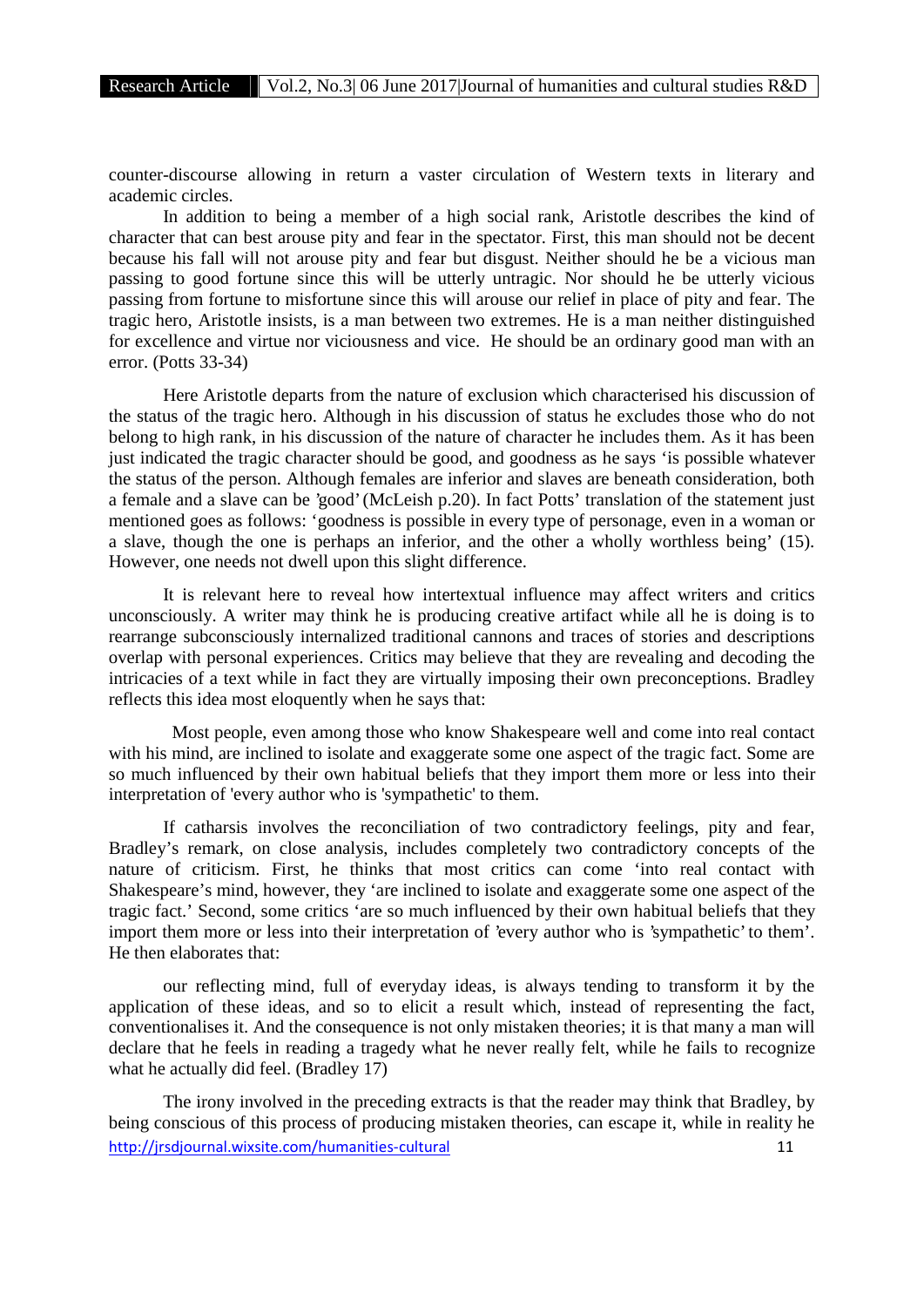falls prey to the same ideology he tries to reveal. After reemphasizing that Shakespearean heroes are exceptional beings and that the hero is 'of high degree or of public importance, and that his actions or sufferings are of an unusual kind', he attempts to describe the nature of the tragic character by saying that the nature of the tragic hero:

... is exceptional, and generally raises him in some respect much above the average level of humanity. This does not mean that he is an eccentric or a paragon. Shakespeare never drew monstrosities of virtue; some of his heroes are far from being 'good'; and if he drew eccentrics he gave them a subordinate position in the plot. His tragic characters are made of the stuff we find within ourselves and within the persons who surround them. But, by an intensification of the life which they share with others, they are raised above them; and the greatest are raised so far that, if we fully realise all that is implied in their words and actions, we become conscious that in real life we have known scarcely any one resembling them. (13)

It is clear here that Bradley is reflecting an Aristotelian ideology and not expressing the real nature of Shakespeare's tragic heroes. Bradley like any other critic approaching Shakespeare was immersed in a sea of texts discussing the subject of tragedy; these texts included of course Aristotle's *Poetics* in addition to Shakespeare's texts themselves. Shakespeare himself had been exposed to Aristotle's texts, whether directly or indirectly, in the tradition of preceding tragedies. In his attempt to take a subject position in the Elizabethan theatre, Shakespeare subjected himself to some conventions that endowed him with power. He also broke with others, which helped emphasise his identity. The same thing applies to Bradley and every other critic approaching the subject.

Bradley, in subjecting himself to the Aristotelian ideology, faces contradictions that the ideology reveals. Aristotle insisted on goodness as a requirement that should be present in the tragic hero. But Shakespeare's Macbeth, Coriolanus, and Richard III can never be considered as good character's by most of us, and Bradley virtually realizes this. He indicates that Richard and Macbeth are villainous, and that they know that they are villainous. He observes that Shakespeare 'does admit such heroes. Shakespeare also appears to feel, and exerts himself to meet, the difficulty that arises from their admission' (15). In Bradley's view, by introducing such characters, Shakespeare complicates the process of identification with the hero, since the element of pity, which should occur side by side with the element of fear, is hard to materialize. Actually, in place of pity, the spectator will desire the death and defeat of the hero, and as it was indicated, a tragedy occurs when there is catharsis, and catharsis is realized through merging two contradictory elements, pity and fear. However, Bradley aptly solves this dilemma, Shakespeare as it can be inferred from Bradley's discussion, was aware of the problems introducing such characters will create. Therefore he gives to Richard 'a power that:

excites astonishment, and a courage which exhorts admiration. He gives to Macbeth a similar, though less extraordinary, greatness, and adds to it a conscience so terrifying in its warnings and so maddening in its reproaches that the spectacle of inward torment compels a horrified sympathy and awe which balance, at the least, the desire for the hero's ruin.

In this manner, Bradley brilliantly reconciles the contradiction between the transcendental vocabulary used to define tragedy and the real problems that arise from the texts of Shakespeare's tragedies. Bradley, as all the other critics who followed his line, seems to take catharsis for granted. This feeling occurs in the viewers of good tragedies, and its absence can also be detected and a tragedy can be easily distinguished from defective art forms which are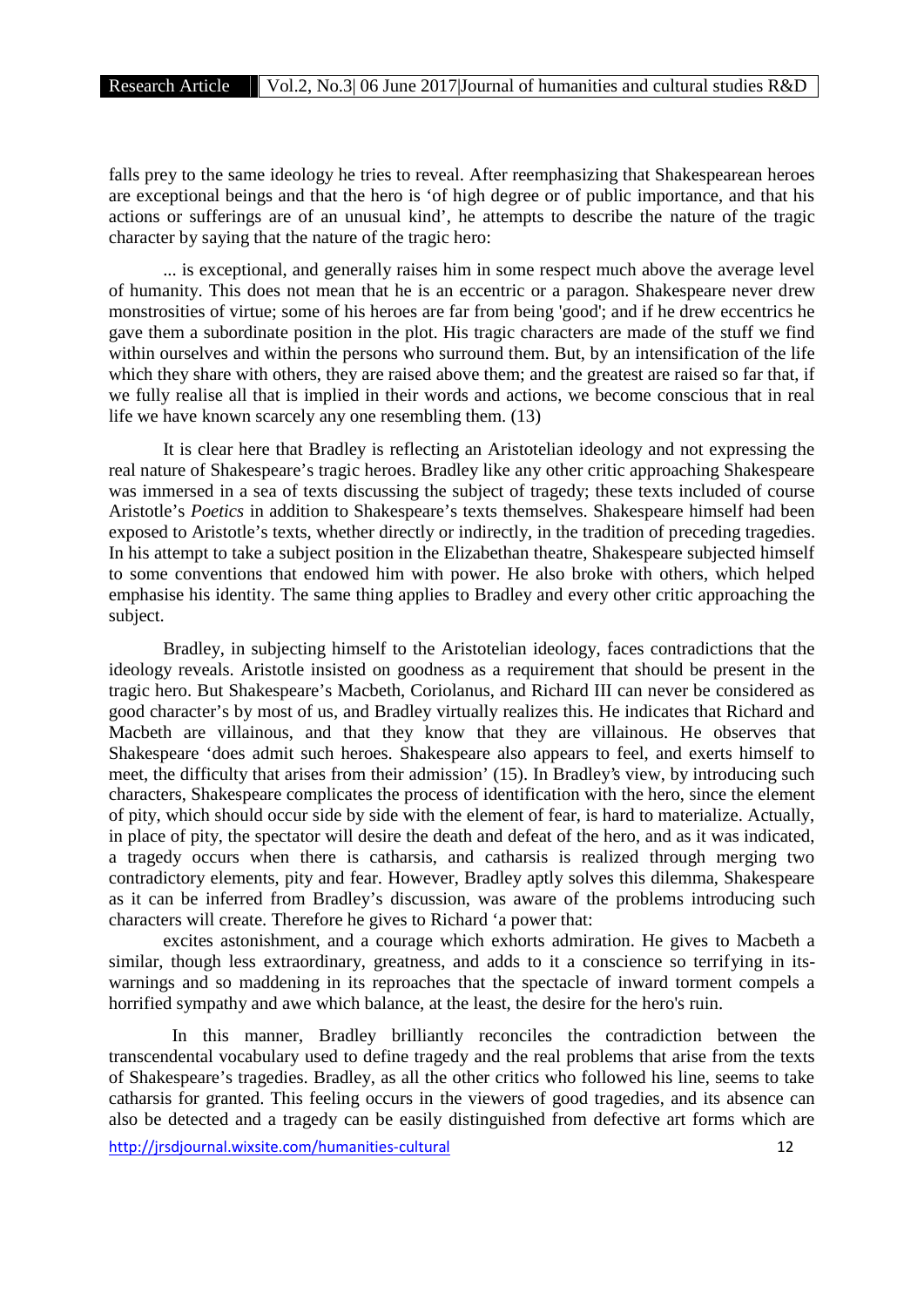intended to be so but fail. Catharsis is for him a transcendental meaning; it seems as if it existed even before Aristotle applied it metaphorically. All of this can be true of course if catharsis does really exist, and if it is not just a term without a real referent.

The tragic hero then is a good man of high rank. This man encounters a certain calamity which stirs our feelings of pity and fear to produce catharsis and purge our souls. The question that may instantly come to our minds is why a calamity should befall this man. Aristotle, again gives the answer, and it is the task of the following section to explain it.

#### **VI. The tragic Flaw:**

It has been elaborated that Aristotle describes the tragic hero as a good person, a man like us, and that for him a perfect man or evil man cannot form the right ingredient for tragedy. It has also been indicated that Shakespeare in his tragedies does not adhere to this principle, but introduces characters like Macbeth and Richard III who commit their crimes consciously and purposely, and who, despite this, remain tragic.

In trying to uncover the source of the tragic fall, Aristotle introduces the word Hamartia, which means an 'error', 'a false step' 'a bad shot' or 'sin'. By Hamartia, Aristotle obviously means that the typical hero is a great man with 'something wrong' in his life or character; but I think it is a mistake of method to argue whether he means 'an intellectual error' or 'a moral flaw (BRERETON 40). In his commentary on Shakespeare's Hamlet in 1711, 'John Dennis remarks that "young Hamlet," like many characters in Shakespeare, has no tragic fault, for his regicide answered a call from Heaven' (cited in Kinney). There is no flaw in Hamlet that makes him tragic, but an evil and intolerable situation. Professor Gurr also agrees that Hamlet is the only tragedy where there is no tragic flaw among all the others. This is expressed succinctly as he remarks that:

Hamlet differs from the other tragedies in the clarity of the hero's position. He commits no early error, has no moral flaw to make him a tragic protagonist responsible for the collapse of his universe. He is an innocent caught in the machinery of a situation engineered solely by Claudius. He is witness to a crime, and is ordered by a figure returned from the dead to avenge it. (Gurr 64).

However, these statements are among the exceptions not the rule, and they could not overturn the Aristotelian power. Critics tend frequently to follow the classical critical assessment of Shakespeare's tragedies and they usually look for the tragic flaw in the heroes. Burgess for example believes that 'the Shakespearian hero has the power of choice; he has free will. It is his own faults of character that bring about his downfall. Macbeth is ambitious but weak; Othello is jealous; Hamlet cannot make up his mind' (49). Bradley attempts also to impose the Hamartia on the tragedies of Shakespeare, but it should have come now obvious that he applies his adoption implicitly by avoiding the application of Aristotelian terminology and describing the whole process instead. This can be simply deducted from his following remarks on Shakespeare's tragedies:

http://jrsdjournal.wixsite.com/humanities-cultural 13 In almost all we observe a marked one-sidedness, a predisposition in some particular direction; a total incapacity, in certain circumstances, of resisting the force which draws in this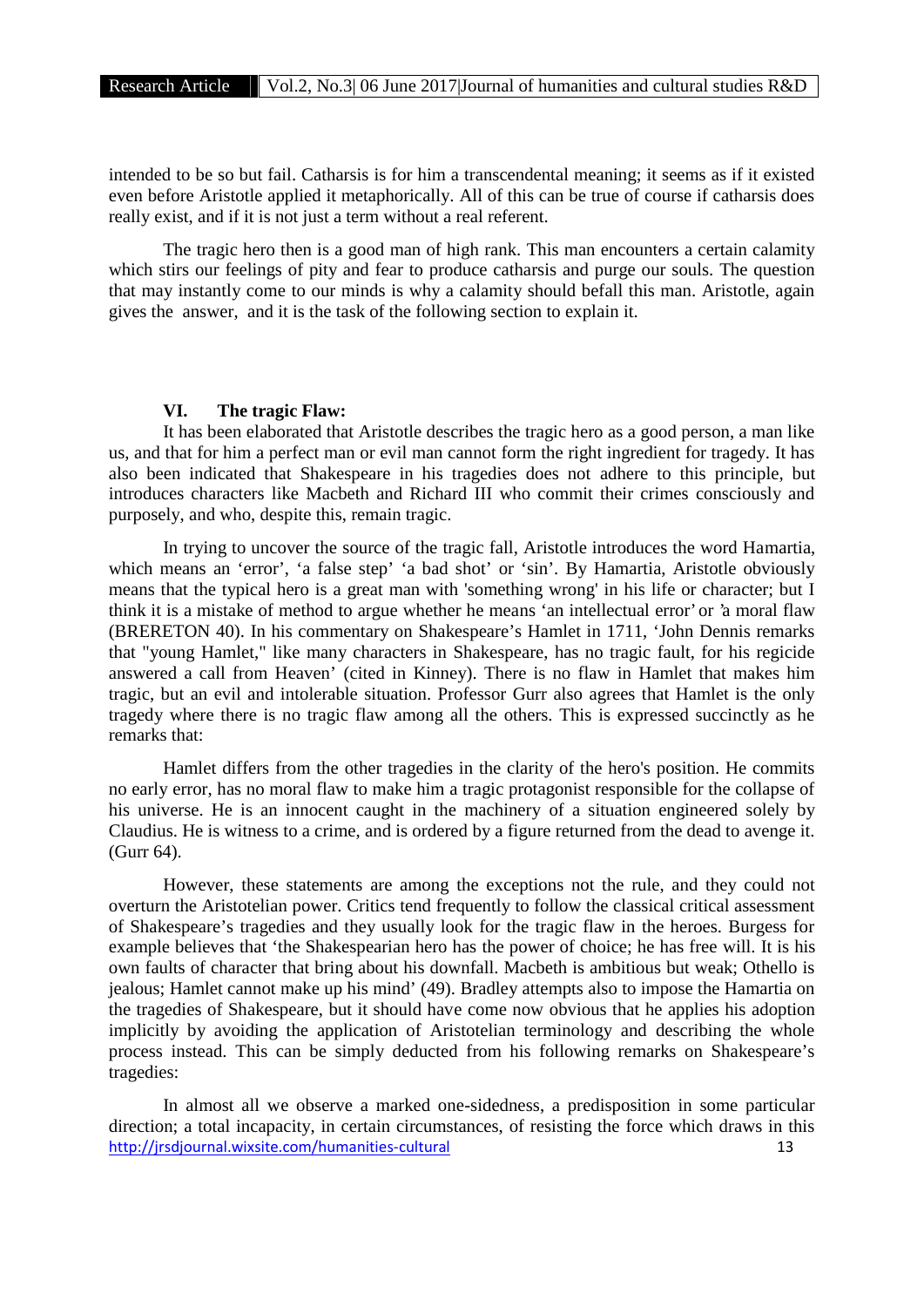direction; a fatal tendency to identify the whole being with one interest, object, passion, or habit of mind. This, it would seem, is, for Shakespeare, the fundamental' tragic trait (13).

The word trait in describing the nature of the tragic hero has significant implications here as it refers to an approach towards human identity that dominated the West since Aristotle, if not earlier. This approach can best be described as essentialist. The essentialist argument regards identity to be the name for a 'one true self '. The fundamental assumptions of this view are that a fixed identity exists and that it is 'a whole' expressed through symbolic representation. (Barker and Galasinski 30)

According to the essentialist theory, a person consists of measurable personality traits, abilities and attributes. These traits may be either superficial or deeply rooted. They may be inherent or the result of child rearing. The essence of a person or his actions are thought to be largely determined by the combination of traits they possess, which outweigh the influence of the immediate situation or the context in which the person acts or behaves. If we take the extravert as an example, we can find him described as a sociable person, who likes parties, has many friends, and does not like being alone. An extravert always:

… craves excitement, takes chances, often sticks-his neck out, acts on the spur of the moment, and is generally an impulsive individual. He is fond of practical jokes, always has a ready answer, and generally likes change; he is care-free, easygoing, optimistic, and likes to 'laugh and be merry'. He prefers to keep moving and doing things, tends to be aggressive and lose his temper quickly; altogether his feelings are not under tight control, and he is not always a reliable person. (Eysenck and Eysenck, 1964: 8).

The essentialist view can be summed up by Lionel Trilling's (1974) description of behavior in character's as the 'honest soul' approach to the self. People in this theory are viewed as if they were minor characters in a Victorian novel the Pickwicks, for instance, of Dickens' novels. An identity here is simply the dispositions a person has or the sum of his traits: dishonest, lazy, Machiavellian, good, sincere or whatever. These traits alone provide sufficient motive and explanation for their actions. A character can not control his behavior but his internal essence is what controls him whatever the situation as that is his disposition. A good person will remain good, an extravert remains extravert in his behavior. The honest soul person, the person who acts in accordance with his essence is entirely synonymous with their disposition and identify completely with it. The extravert does not pretend, he cannot help but be extravert, his essence overwhelms him. Honest souls have only one identity, not many. Hence, one can not talk about this kind of self having an identity crisis or separation within the self to produce the possibility of this kind of self-conflict (Rorty, 1976). It is not within the capacity of Othello, for instance, to wonder if he is being 'authentic' to his 'true' self; he can not help but be jealous.

To use linguistic terms, the essentialist theory views a person as a self-enclosed text that can be read and understood once the dispositions that make him are studied. This kind of discourse on the identity, like any other discourse, has become a kind of ideology acquiring power, across time, from the other discourses that give it support and its circulation through texts and the never ending processes of subjections that derived power from it and gave it power.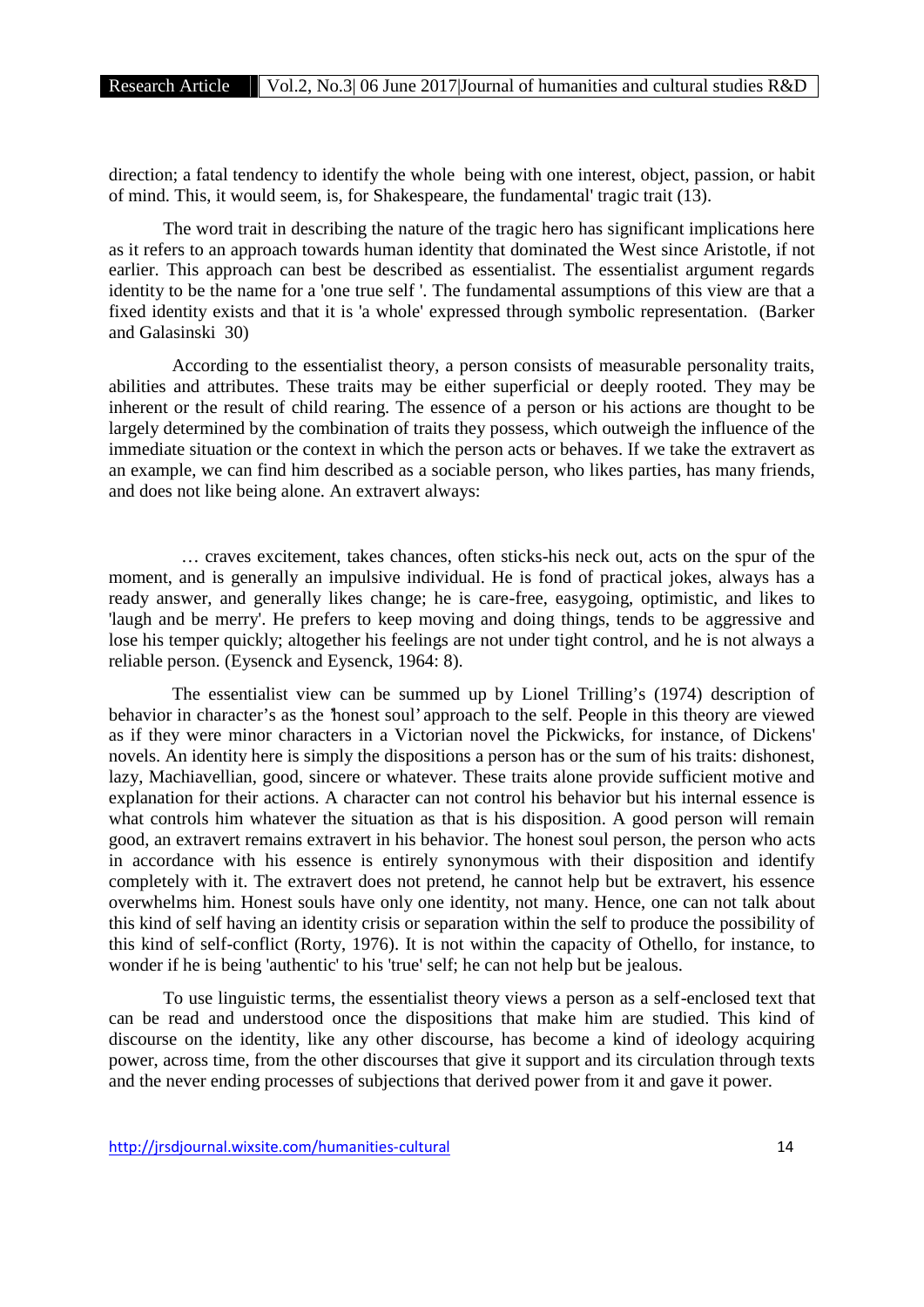The essentialist theory helps us understand what Bradley means when he talks about the one-sidedness and the predisposition in the tragic character. In fact, and under the influence of Aristotle himself, characters where studied according to their temperaments and complexions. The human nature consists of four humours, the sanguine, phlegmatic, choleric, and melancholy. In 1741, Thomas Betterton analysed the nature of tragic character in a way that reflects the psychological attitude to that character more than it virtually reflects that character:

But the Action of a Player is, what is agreeable to Personation or the Subject he represents. Now what he represents is Man in his various Characters, Manners, and Passions, and to these Heads he must adjust every Action; he must perfectly express the Quality and Manners of the Man whose Person he assumes, that is, he must know how his Manners are compounded, and from thence know the several Features, as I may call them, of his Passions. A Patriot, a Prince, a Beggar, a Clown, &c. must each have their Propriety, and Distinction in Action as well as Words and Language....Sometimes he is to be a Lover, and know not only all the soft and tender Addresses of one, but what are proper to the Character of Him who is in Love, whether he be a Prince or a Peasant, a hot or fiery Man, or of more moderate and flegmatic Constitution, and even the Degrees of the Passion he is possessed with (cited in Campbell 105).

The essence of this passage itself can be, in my opinion, traced back to the Poetics. According to Aristotle, a character is supposed to be consistent. Even if the character is inconsistent in the author's source, this inconsistence should be retained all over the play making the character consistently inconsistent. In a tragedy, it is important to make everything inevitable or at least believable. Whenever a character says or does something, it should follow inevitably from the nature of that character (McLeish, Poetics 1998. p.21).

The essentialist attitude to the identity of the tragic character is extended by Bradley to the power that crushes him. This same power has an essence and definite identity. It 'has a nature so definite and fired that whatever changes take place in it produces other changes inevitably and without regard to men's desires and regrets (Bradley, 1976. p.21).

Essentialists, it should be noticed, believe in the mechanical representation of characters and their identities. The rigour of this approach is reflected in Campbell who introduces his chapter on Shakespeare's Othello where he discusses the play as a tragedy of jealousy by applauding the way in which characterization and the theme of jealousy are both represented in a consistent manner. The play is so consistent that no interpreter has been able to overlook the evident intention of the author:

Just as the grief-ridden Hamlet is the inevitable choice for the subject of a play in which revenge is motivated by a ghost and inhibited by the very passion which at the same time made possible the perception of the ghost and the inability to persist in a purpose, so Othello is the perfect choice for a study of the passion of jealousy, since in him one can see the working of the passion in one of a race to whom it is natural to be jealous (Campbell, 152).

Othello's tragedy stems from his own character. His Hamartia is inherent, it is in his essence and he cannot change it. The remarkable thing about this quotation is that it does not treat a single person as a measurable essence but it refers to a whole race that is jealous. The Moors are naturally jealous. They are homogeneous people; they can be simply described in few sentences, if not words, by an insightful Western thinker.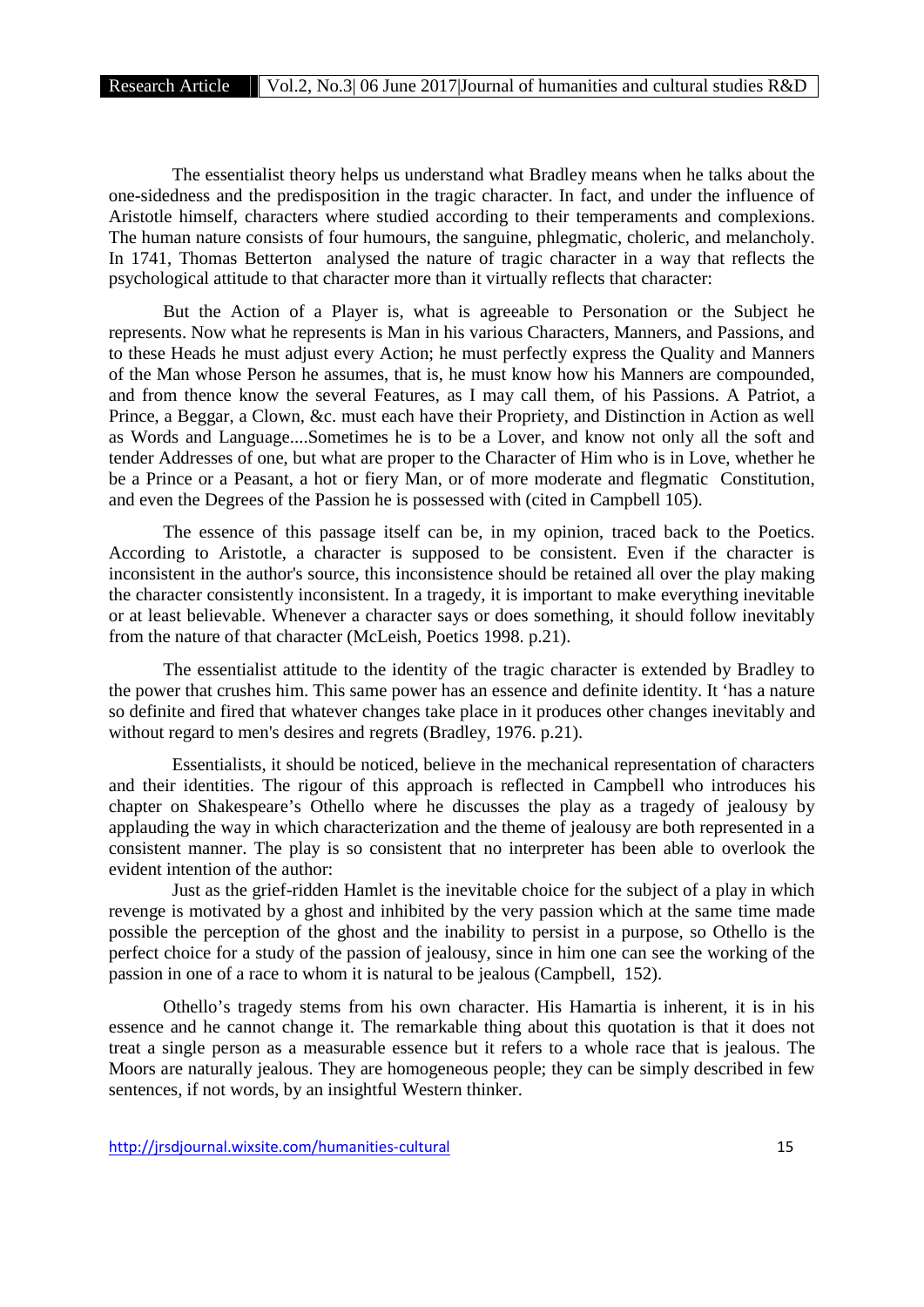In Hamlet, the effect of humours on character, according to Campbell, is evident. When comparing Hamlet, Fortinbras, and Laertes, one finds that each of them mourns the death of a father; each attempts to revenge the murder of his father, and each suffers the grief of the loss and intentions. However, 'each must act according to the dictates of his own temperament and his own humor (110).

Despite the tremendous numbers of texts which deal with characterization in tragedies by applying the essentialist theory, and despite the fact that this view itself became an ideology that blinded critics and psychiatrists from reaching the truth, especially when one realizes that this approach to the self was regarded as a universal one for those who were in the grip of its ideology and utilized the subject positions its discourse afforded them, contradictions appeared within this discourse and Shakespeare's tragedies were part of the fields that revealed this contradiction.

The idea of essence or predisposition implies that a person behaves in accordance with his internal predisposition which transcends the situation. An introvert remains an introvert even when he attends a party. His character never changes, in other words, he is predictable. Thus, Othello can be regarded, as one finds in numerous critical works, a walking jealousy and Hamlet as a walking grief. To further explain the impact of essentialist idea of the identity it would be relevant to investigate T S Eliot's discussion of Christopher Marlowe. Eliot believes that Marlowe's verse moved in a direction that is quite un-Shakespearian which 'like some great painting and sculpture, attains the effects by something not unlike caricature (124-25).

Eliot in his discussion refers to the language of Marlowe as a means of creating a caricature, a kind of depiction that emphasizes certain aspects of the depicted thing while suppressing others. If we shift Eliot's argument from versification to characterization while retaining the contrast that Marlowe's characterization is un-Shakespearean, we will find that Shakespeare's view of the human identity was to a great extent different from the one which the Elizabethan's inherited from the Greeks and Romans. This view remained in many aspects valid until the twentieth century, despite the contradictions it revealed and the modifications it underwent.

This assumed revolutionary approach to human character and identity is indicated in Burgess who believes that Shakespeare sees human beings 'as strange mixtures, walking masses of conflict and contradiction, unpredictable, always surprising'. In his opinion, the failure on the part of Jonson to create such characters caused the failure of his tragedies and that contrasts his great success as a comedian. Jonson, as Burgess says, regards his characters as very simple and almost mechanical combinations of four elements, sanguine, choleric, phlegmatic, melancholic, and the various proportions of these mixtures. Johnson's comedy Every Man in His Humour seems to be a demonstration of the theory. 'In each character one quality predominates: amorousness, cowardice, avarice, irascibility, boastfulness.' In his plays the character, once established, never changes, and this is the secret of his success; had he added any hint of complexity or capacity for change the self-contained worlds that he built would have changed (Burgess).

Thus, the reason behind the little appeal of his tragedies is the lack of conflict and capacity for change. Macbeth the play has its appeal because of the warring within Macbeth the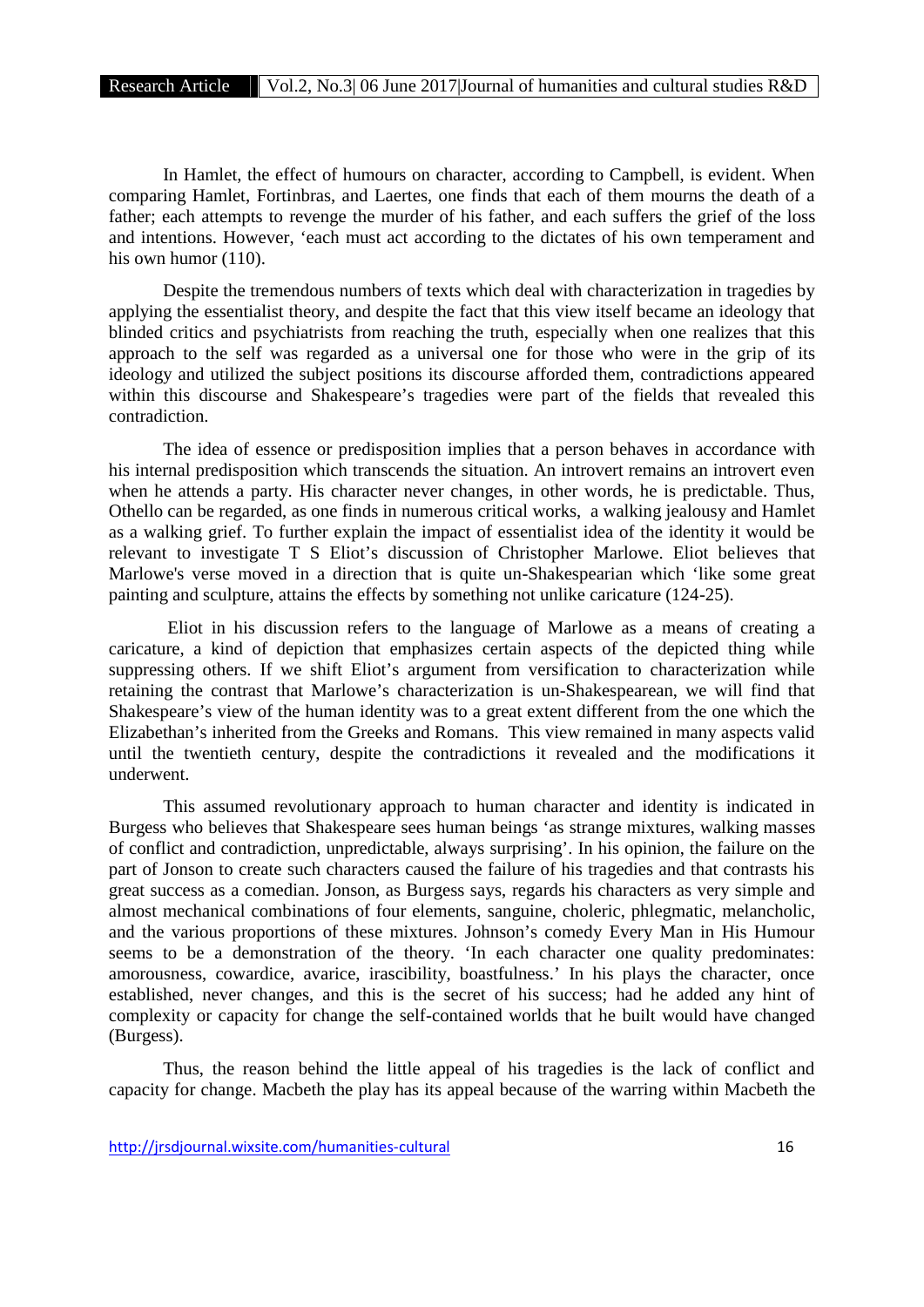character himself, the gradual corruption of his nature, had he been created on the pattern adopted by Jonson the tragedy would certainly fail.

The noticeable thing here is the contradiction between Bradley and Bergson. Bradly's criticism found a character that to some extent corresponds with the essentialist view and thereby Jonson's, while Bergson thinks of it as changing, a pattern that fits with what psychology currently calls the discursive identity. But the more remarkable thing is that we can not claim that we reached reality since we have moved from text to text and not through reality.

# **VII. Recognition:**

Another important principle in the poetics is Recognition. This concept recurs time and again in Aristotle's discussion. We have seen that in a tragedy a good or a noble man has a hamartia, he has something wrong in his character that leads him act erroneously in ignorance of the consequences of his deeds. Oedipus kills his father and marries his mother. Although he does this unwittingly, he has to suffer the catastrophic consequences, and so he does. However, no matter how devastating the crime and its outcome are, the protagonist never dies before realizing his role in bringing about his own downfall. Part of Oedipus's tragedy is his recognition of his mistakes and self-infected punishment.

Again, Shakespeare evidently identifies with Aristotle in his statement on recognition, but not without modifications. In Shakespeare, recognition does not have to take place near the end of the play. In Hamlet, for instance, recognition occurs near the beginning. In Act I, Sc. 5, Hamlet discovers through the revelation of the ghost that his father was betrayed and murdered by his brother, who now reigns in his place. The discovery adds up to Hamlet's pessimist attitude towards life which has already been expressed in an earlier scene. This also reinforces his grief over the fact of his mother's incestuous marriage to his despised uncle within a few weeks of the death of his father. He now knows that this death was not a mere accident, he suspects that his mother may have consented to it, and that it occurred in a situation that gave his father no opportunity to confess his sins. Consequently, he undergoes the torments of hell. The same immediate reaction that occurs in the other Shakespearean tragic heroes at the moment of recognition recurs in Hamlet as he expresses his astonishment in wild words (Brereton 86).

How far the hysteria which underlies this speech and recurs throughout the rest of the play in Hamlet's words and conduct' involves true madness (however that may be defined) is a moot point which it is perhaps not necessary to argue all over again. It can, however, be said that Hamlet's 'madness' from then on does not appear to be always feigned-notably in his dealings with Ophelia- and that it is most satisfactorily explained as a disguise assumed ,through necessity rather than as an effect of pure calculation. The necessity springs from the shock induced by the realisation of the true facts after which Hamlet can never again be confident of behaving rationally, since his rational world has collapsed. All this remains within the classic framework of the tragic recognition. The hero sees and understands the horror; it throws him off his balance, momentarily at least; he then commits suicide, having no further use for life (Brereton 86).

http://irsdiournal.wixsite.com/humanities-cultural 17 Recognition in Hamlet therefore plays a significant role in creating the tragic effect exactly as it does in Oedipus. It is evident that the two recognitions have much in common; in both plays recognition ruins the protagonists world and reverses his past success into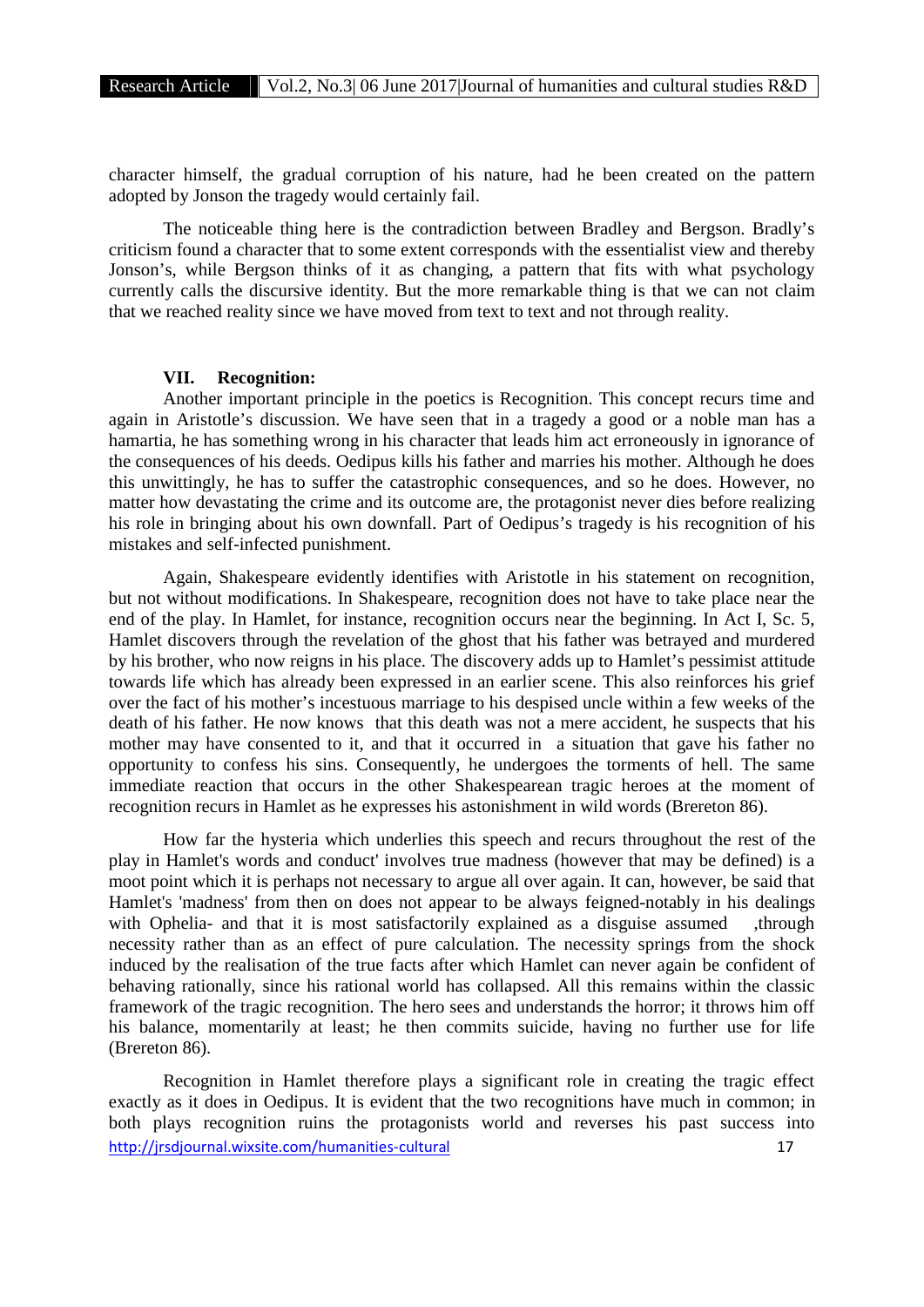catastrophic failure and destruction. But while recognition in Oedipus occurs near the end and leads to climax, recognition in Hamlet can be considered as a part of the exposition which creates the rising action. Recognition in the Oedipus creates in the hero a sense of guilt justifiable for the audience of ancient Greece who accepted fatalism unquestionably. This same acceptance of the recognized fact may support the concept of hamartia, but in hamlet the situation is different. Hamlet recognizes a fact for which that he can not be held responsible. He has not committed any crime which can justify his later destruction, and this may be the reason why many critics believe that Hamlet has no Hamartia (88-89).

In Macbeth recognition occurs at a fixed and identifiable point, which evokes in the reader, who is acquainted with Aristotle, that Shakespeare consciously and deliberately has placed it. It occurs at the point when Macbeth realises that he is doomed as he encounters Macduff, his opponent who was 'untimely ripped from his mother's womb', which subverts the confidence he earlier internalized that he is invincible since the weired sisters assured him that 'none of woman born' should harm him. At this particular moment he realizes that he was deceived by the sisters and that all the turmoil he initiated is based on metaphoric manipulation which is supported by the other misleading prophecy 'concerning the movement of the wood. "Birnam Wood appeared to move towards Dunsinane, shaking Macbeth's faith in another misleading prophecy (Brereton 97).

Searching for recognition in other plays, Shakespearean or non-Shakespearean can be tragic in itself. This is due to the fact that every concept in Aristotle's Poetics can be regarded as a generative grammatical rule. Thus, by internalizing recognition as a principle in tragedy, dramatists will include it in their works. Afterwards, critics searching for it will for prey to the game of circularity within an idealized system. This principle of course applies to any poetics that is taken for granted in the gigantic game of Shakespearean Tragedy. It is the task of the next chapter to search for the reasons behind the success of Aristotle's Poetics in trapping tragic characters known as critics, or troglodytes, in a circular game of representing Aristotle and Shakespearean Tragedy.

#### **VIII. Conclusion:**

As this study has shown, the presence of Aristotle's principles is pervasive in the tragedies of William Shakespeare. Since Shakespeare, as this study has indicated, subjected himself –or was subjected–to Aristotle's discourse on tragedy, the study is justified in calling him the subject of Aristotle's discourse. Aristotle's discourse dominates the structure of Shakespearean Tragedy. As the study has shown there is almost no structural concept in Shakespearean tragedy that has not been judged by critics without being related to the *Poetics*. Even when deviating from the principles laid down by Aristotle, that deviation can be interpreted in relation to Aristotle. In other words, Aristotle's *Poetics* has become the grounding principle from which one can assess tragedy and understand it. It should be remarked also that the study has shown how our discussion does not apply only to Shakespeare, but to all other tragedians, classic or modern.